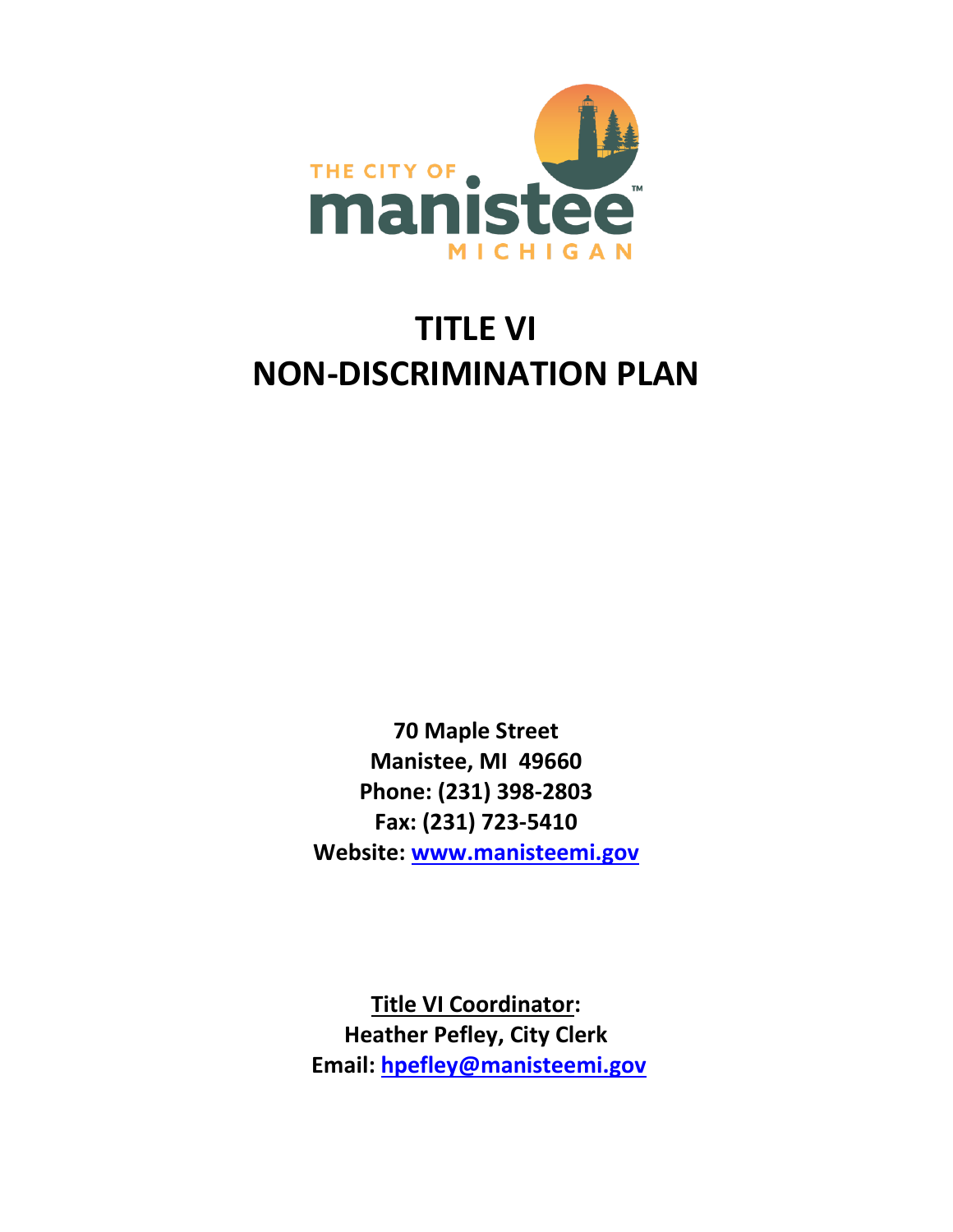# **TABLE OF CONTENTS**

| Appendix F - Program Compliance/Program review Goals for Current Plan Year  33 |  |
|--------------------------------------------------------------------------------|--|

**Adopted January 21, 2014 Updated January 1, 2018 – names, e-mail, organizational chart Amended May 5, 2019 – Title VI Coordinator designated as the City Clerk, regardless who holds the position**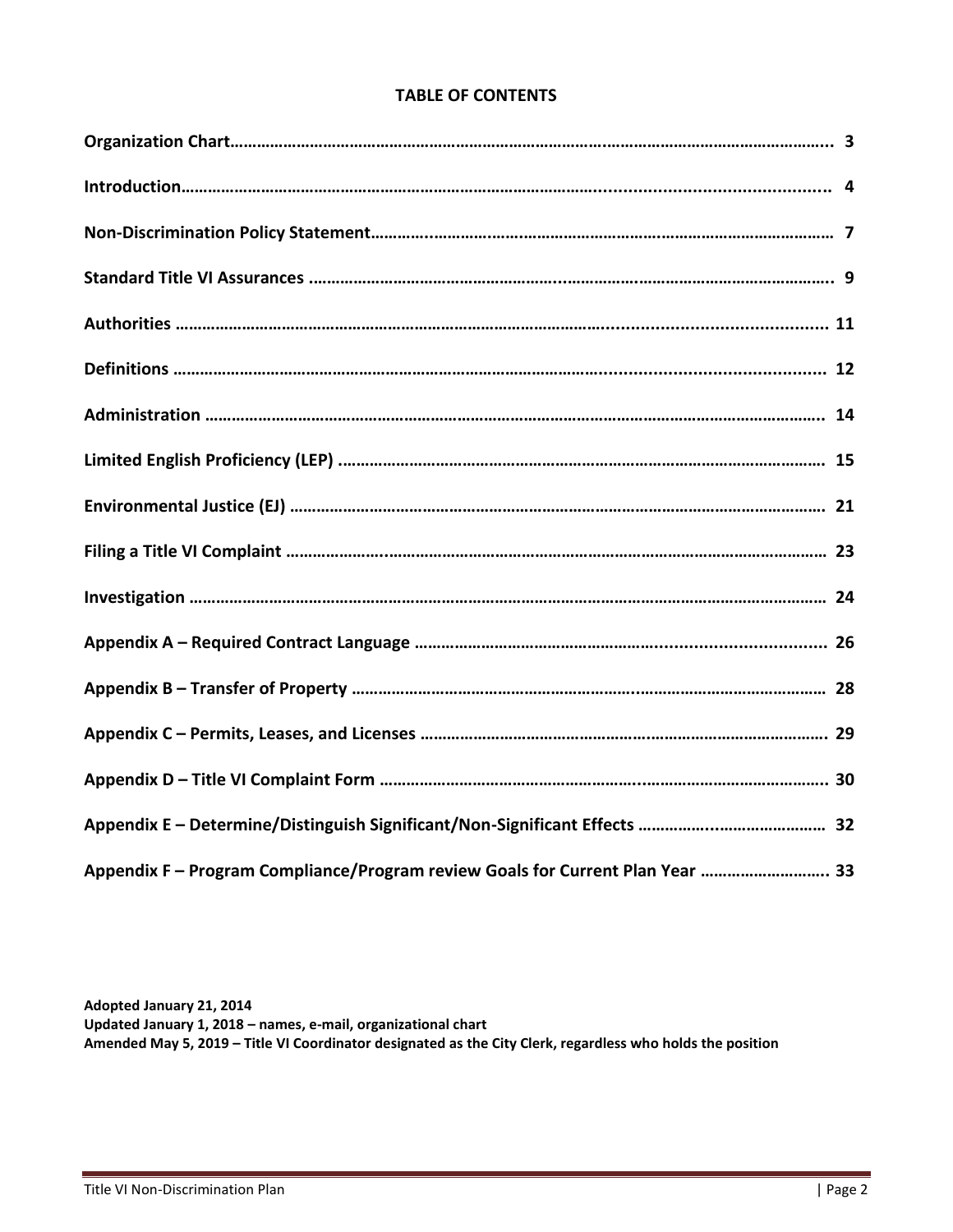# **CITY OF MANISTEE ORGANIZATIONAL CHART**

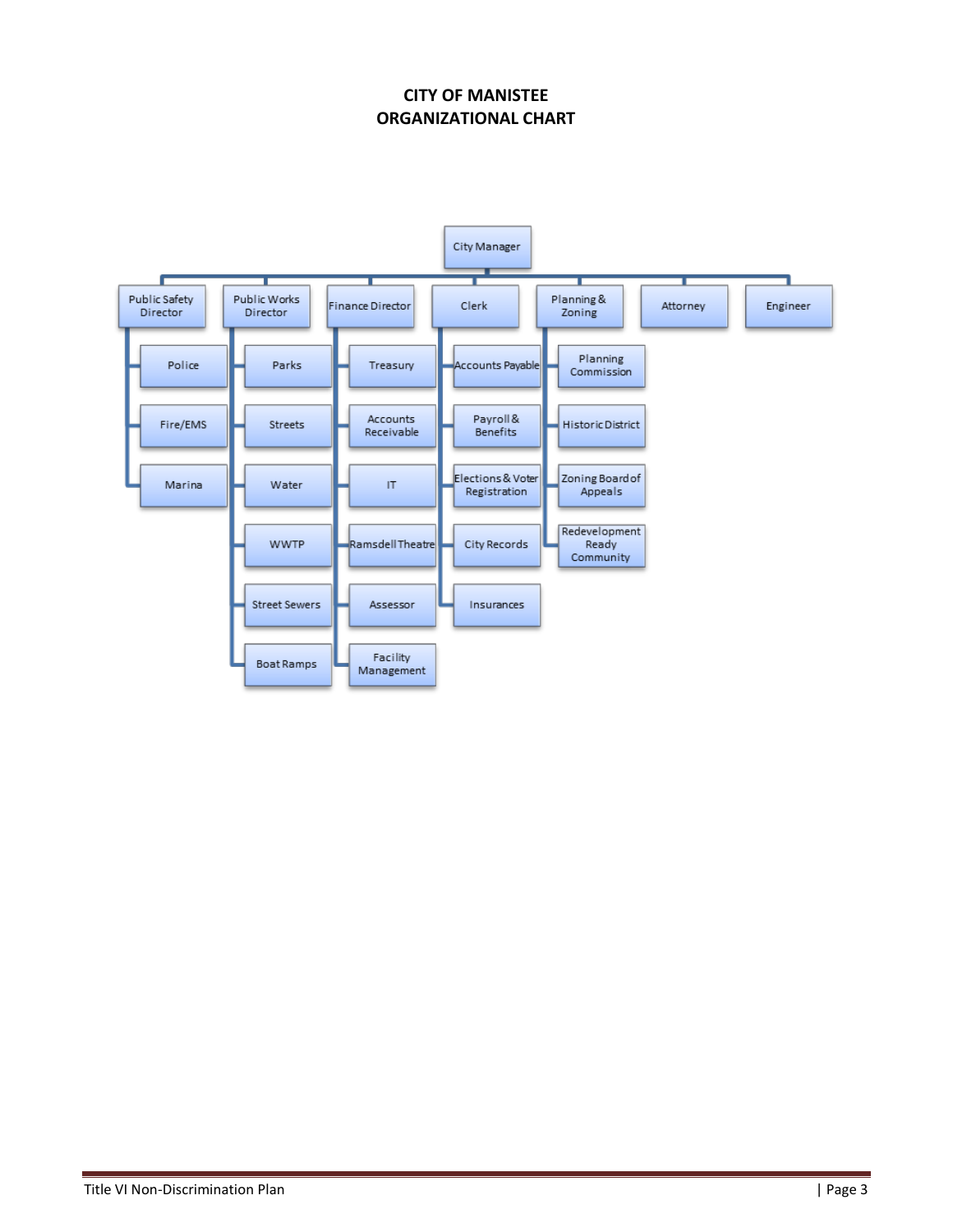#### **INTRODUCTION**

In 1841, the John Stronach family constructed a sawmill on Manistee Lake and later another on the Manistee River. By 1849, more settlers were arriving and the reservation was dismantled, with land given to settlers. The city was set back in 1871 when a fire swept through and destroyed over one-half of the city's buildings. The name "Manistee" is from an Ojibwa word first applied to the principal river of the county. In 1881, salt was discovered beneath Manistee and another industry was born. By 1885, there were forty sawmills operating and by the end of the century the population reached 14,260. Manistee claimed to have more millionaires per capita than any other city in the United States. They also had city-provided fire protection, a parks department, water, sewer and street lighting. After 150 years Manistee County has both changed and remained the same. The early boom years of lumbering and exhaustive agriculture have evolved into a stable, diversified industrial base and a top fruit-producing agricultural center. It is the beauty and natural wonder that abounds in the region's forests, lakes and rivers that remain a constant factor and will always make Manistee County a special place to live and visit.

The City of Manistee is a home-rule city incorporated in 1869. The City provides a full array of services to all people of the City, including minority populations, low-income populations, the elderly, persons with disabilities, and those who traverse the State of Michigan. These services include police, fire, public works, water and sewer utility, wastewater treatment, and parks and recreation. The City of Manistee recognizes its responsibility to provide fairness and equity in all of its programs, services, and activities, and that it must abide by and enforce federal and state civil rights legislation.

Title VI of the Civil Rights Act of 1964, is the overarching civil rights law which prohibits discrimination based on race, color, or national origin, in any program, service or activity that receives federal assistance. Specifically, Title VI assures that, "No person in the United States shall, on the grounds of race, color, or national origin, be excluded from participation in, be denied the benefit of, or be otherwise subjected to discrimination under any program or activity receiving federal assistance." Title VI has been broadened by related statutes, regulations and executive orders. Discrimination based on sex is prohibited by Section 324 of the Federal-Aid Highway Act, which is the enabling legislation of the Federal Highway Administration (FHWA). The Uniform Relocation Assistance and Real Property Acquisition Policies Act of 1970 prohibit unfair and inequitable treatment of persons as a result of projects which are undertaken with Federal financial assistance. The Civil Rights Restoration Act of 1987 clarified the intent of Title VI to include all programs and activities of federal-aid recipients and contractors whether those programs and activities are federally funded or not.

In addition to statutory authorities, Executive Order 12898, "Federal Actions to Address Environmental Justice in Minority Populations and Low-Income Populations," signed in February of 1994, requires federal agencies to achieve Environmental Justice as part of its mission by identifying disproportionately high and adverse human health or environmental effects of its programs, policies, and activities on minority populations and low-income populations. Environmental Justice initiatives are accomplished by involving the potentially affected public in the development of transportation projects that fit within their communities without sacrificing safety or mobility. In 1997, the U.S. Department of Transportation (USDOT) issued its DOT Order to Address Environmental Justice in Minority Populations and Low-Income Populations to summarize and expand upon the requirements of Executive Order 12898 on Environmental Justice. Also, Executive Order 13166, "Improving Access to Services for Persons with Limited English Proficiency (LEP)," provides that no person shall be subjected to discrimination on the basis of race, color, or national origin under any program or activity that receives Federal financial assistance.

As a recipient of federal financial assistance, the City of Manistee must provide access to individuals with limited ability to speak, write, or understand the English language. The City will not restrict an individual in any way from the enjoyment of any advantage or privilege enjoyed by others receiving any service, financial aid, or other benefit under its programs or projects. Individuals may not be subjected to criteria or methods of administration which cause adverse impact because of their race, color, or national origin, or have the effect of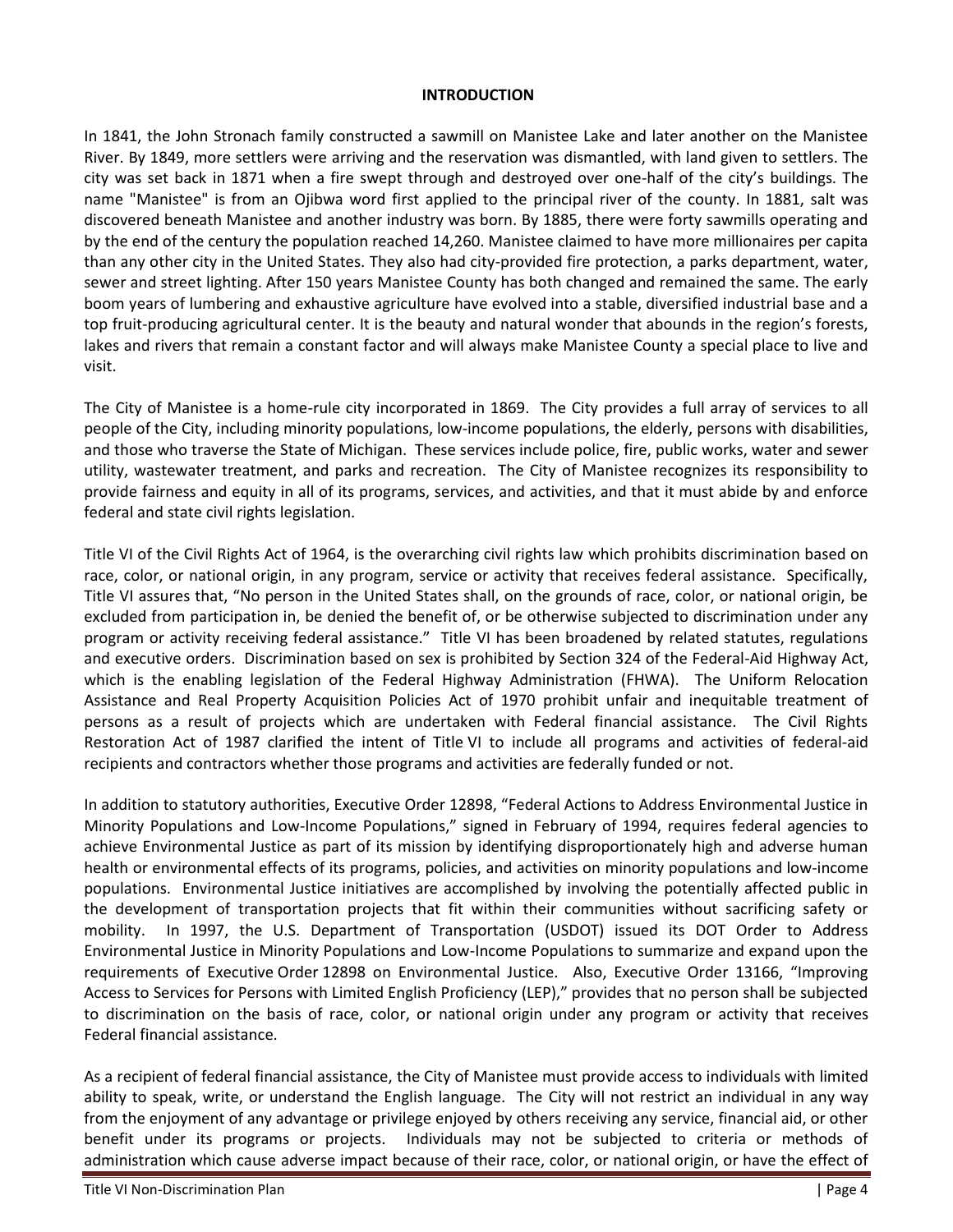defeating or substantially impairing accomplishment of the objectives of the program because of race, color or national origin. Therefore, the primary goals and objectives of the City of Manistee's Title VI Program are:

- 1. To assign roles, responsibilities, and procedures for ensuring compliance with Title VI of the Civil Rights Act of 1964 and related regulations and directives;
- 2. To ensure that people affected by the City's programs and projects receive the services, benefits, and opportunities to which they are entitled without regard to race, color, national origin, age, sex, or disability;
- 3. To prevent discrimination in the City of Manistee's programs and activities, whether those programs and activities are federally funded or not;
- 4. To establish procedures for identifying impacts in any program, service, or activity that may create illegal adverse discrimination on any person because of race, color, national origin, age, sex, or disability; or on minority populations, low-income populations, the elderly, and all interested persons and affected Title VI populations;
- 5. To establish procedures to annually review Title VI compliance within specific program areas within the City;
- 6. To set forth procedures for filing and processing complaints by persons who believe they have been subjected to illegal discrimination under Title VI in the City's services, programs or activities.

As the sub-recipient of federal transportation funds, the City of Manistee must comply with federal and state laws, and related statutes, to ensure equal access and opportunity to all persons, with respect to transportation services, facilities, activities, and programs, without regard to race, color, religion, national origin, sex, socioeconomic status, or geographical location. Every effort will be made to prevent discrimination in any program or activity, whether those programs and activities are federally funded or not, as guaranteed by the Civil Rights Restoration Act of 1987.

The City of Manistee shall also ensure that their sub-recipients adhere to state and federal law and include in all written agreements or contracts, assurances that the sub-recipient must comply with Title VI and other related statutes. The City of Manistee, as a sub-recipient who distributes federal transportation funds, shall monitor their sub-recipients for voluntary compliance with Title VI. In the event that non-compliance is discovered, the City will make a good faith effort to ensure that the sub-recipient corrects any deficiencies arising out of complaints related to Title VI; and that sub-recipients will proactively gauge the impacts of any program or activity on minority populations and low-income populations, the elderly, persons with disabilities, all interested persons and affected Title VI populations.

#### **Discrimination under Title VI**

There are two types of illegal discrimination prohibited under Title VI and its related statutes. One type of discrimination which may or may not be intentional is "disparate treatment." Disparate treatment is defined as treating similarly situated persons differently because of their race, color, national origin, sex, disability, or age.

The second type of illegal discrimination is "disparate impact." Disparate impact discrimination occurs when a "neutral procedure or practice" results in fewer services or benefits, or inferior services or benefits, to members of a protected group. With disparate impact, the focus is on the consequences of a decision, policy, or practice rather than the intent.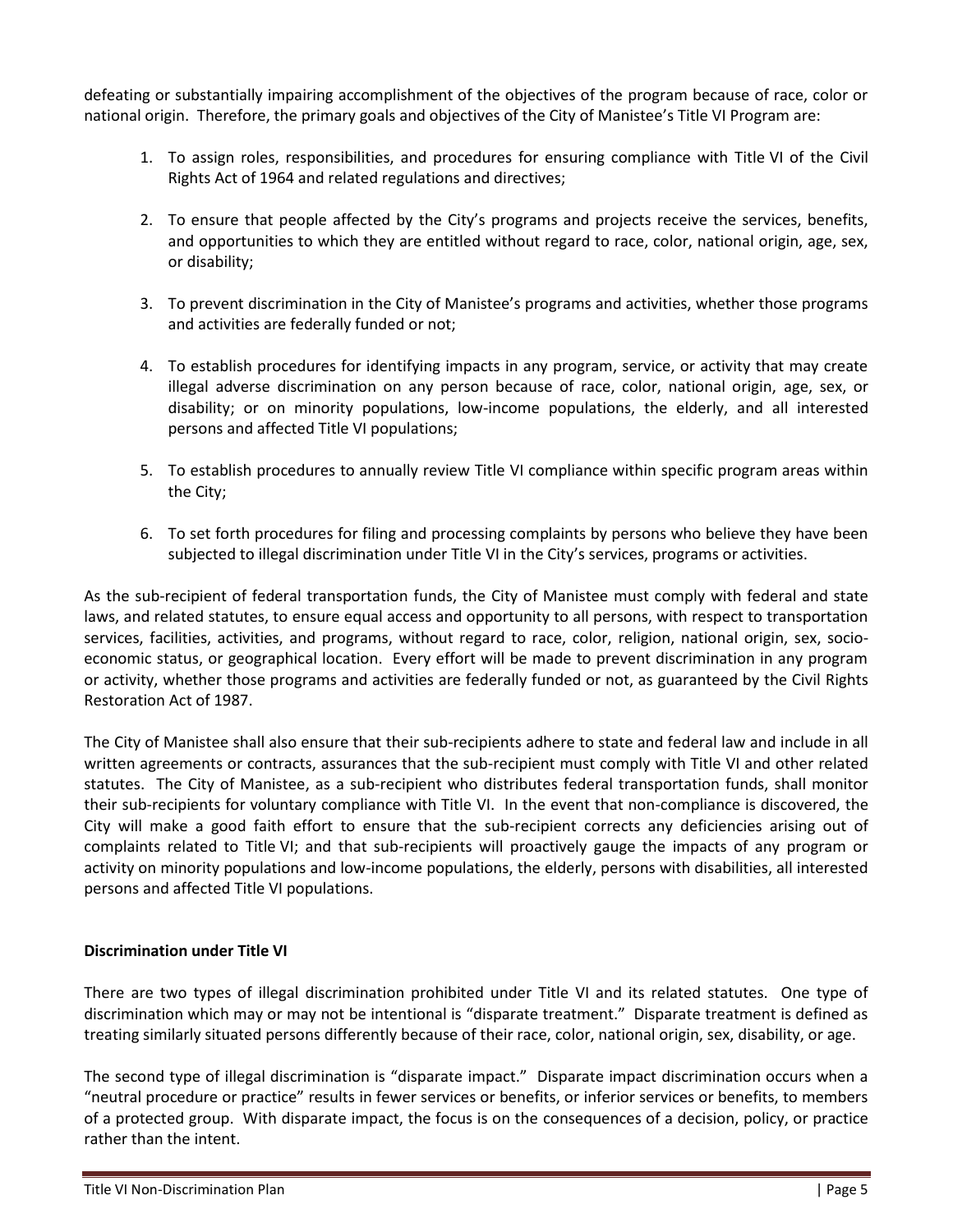The City of Manistee's efforts to prevent such discrimination must address, but not be limited to, a program's impacts, access, benefits, participation, treatment, services, contracting opportunities, training, investigation of complaints, allocation of funds, prioritization of projects, and the overarching functions of planning, project development and delivery, right-of-way, construction, and research.

The City of Manistee has developed this Title VI Plan to assure that services, programs, and activities of the City are offered, conducted, and administered fairly, without regard to race, color, national origin, sex, age, or disability of the participants or beneficiaries of federally funded programs, services, or activities (see Title VI Assurances).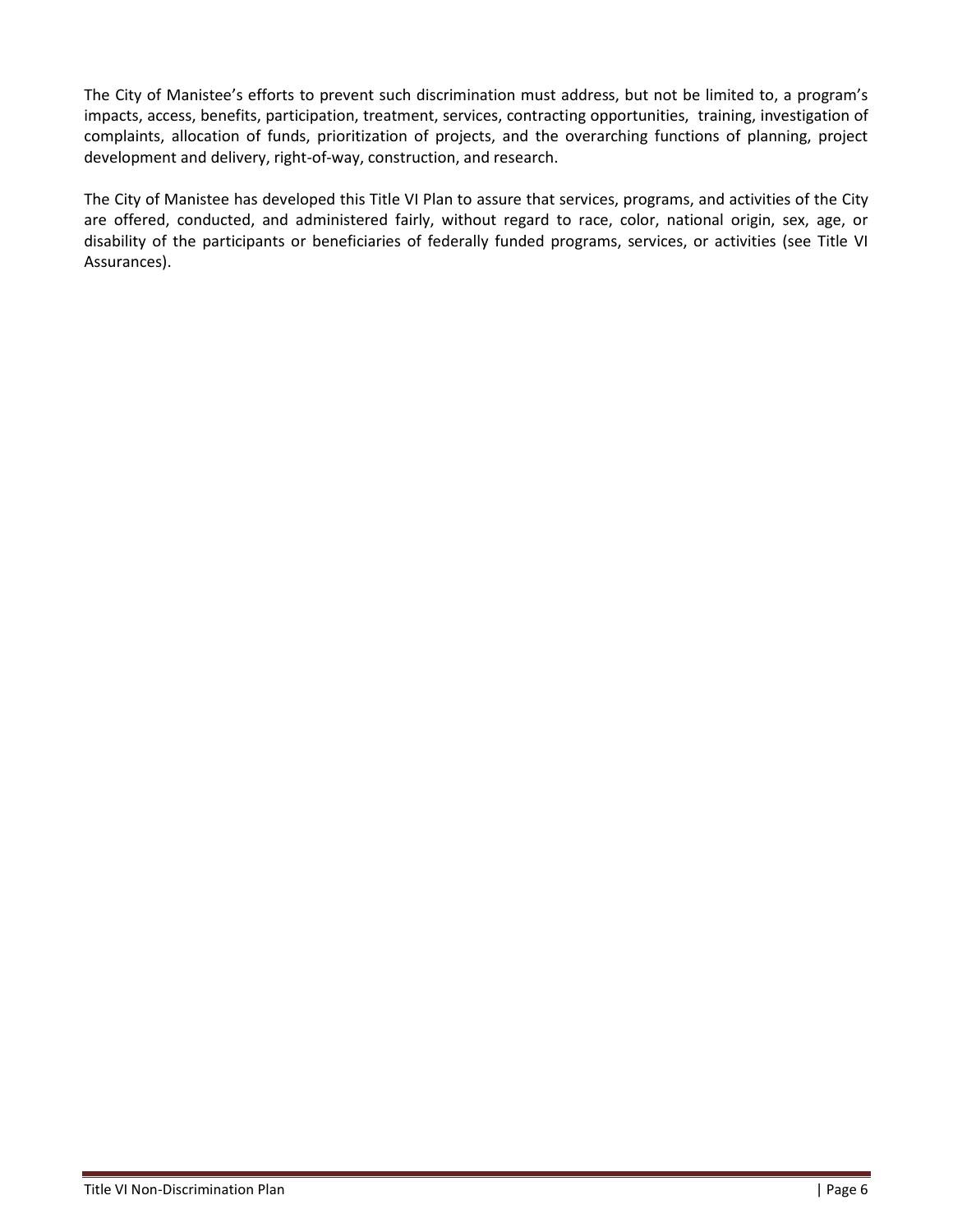#### **CITY OF MANISTEE NON-DISCRIMINATION POLICY STATEMENT**

The City of Manistee reaffirms its policy to allow all individuals the opportunity to participate in federal financially assisted services and adopts the following provision:

> "No person in the United States shall, on the grounds of race, color, or national origin, be excluded from participation in, be denied the benefits of, or be subjected to discrimination under any program or activity receiving Federal financial assistance." In applying this policy, the City and its sub-recipients of federal funds shall not:

- 1. Deny any individual with any services, opportunity, or other benefit for which such individual is otherwise qualified;
- 2. Provide any individual with any service, or other benefit, which is inferior (in quantity or quality) to, or which is provided in a different manner from that which is provided to others;
- 3. Subject any individual to segregated or disparate treatment in any manner related to such individual's receipt of services or benefits;
- 4. Restrict an individual in any way from the enjoyment of services, facilities or any other advantage, privilege or other benefit provided to others;
- 5. Adopt or use methods of administration, which would limit participation by any group of recipients or subject any individual to discrimination;
- 6. Address any individual in a manner that denotes inferiority because of race, color, or national origin;
- 7. Permit discriminatory activity in a facility built in whole or in part with federal funds;
- 8. Deny any segment of the population the opportunity to participate in the operations of a planning or advisory body that is an integral part of a federally funded program;
- 9. Fail to provide information in a language other than English to potential or actual beneficiaries who are of limited English speaking ability, when requested and as appropriate;
- 10. Subject an individual to discriminatory employment practices under any federally funded program whose objective is to provide employment;
- 11. Locate a facility in any way, which would limit or impede access to a federally-funded service or benefit.

The City of Manistee will actively pursue the prevention of any Title VI deficiencies or violations and will take the necessary steps to ensure compliance. If irregularities occur in the administration of the program's operation, procedures will be promptly implemented to resolve Title VI issues all within a period not to exceed 90 days.

The City of Manistee designates Heather Pefley, City Clerk as the City's Title VI Coordinator. The City Clerk will be responsible for initiating and monitoring Title VI activities and other required matters, ensuring that the City of Manistee complies with the Title VI regulations and pursues prevention of Title VI deficiencies or violations. Inquiries concerning the City of Manistee and Title VI may be directed to the City Clerk, 70 Maple Street, Manistee MI 49660; telephone (231) 398-2803; fax (231) 723-5410; or e-mail [hpefley@manisteemi.gov.](mailto:mwright@manisteemi.gov)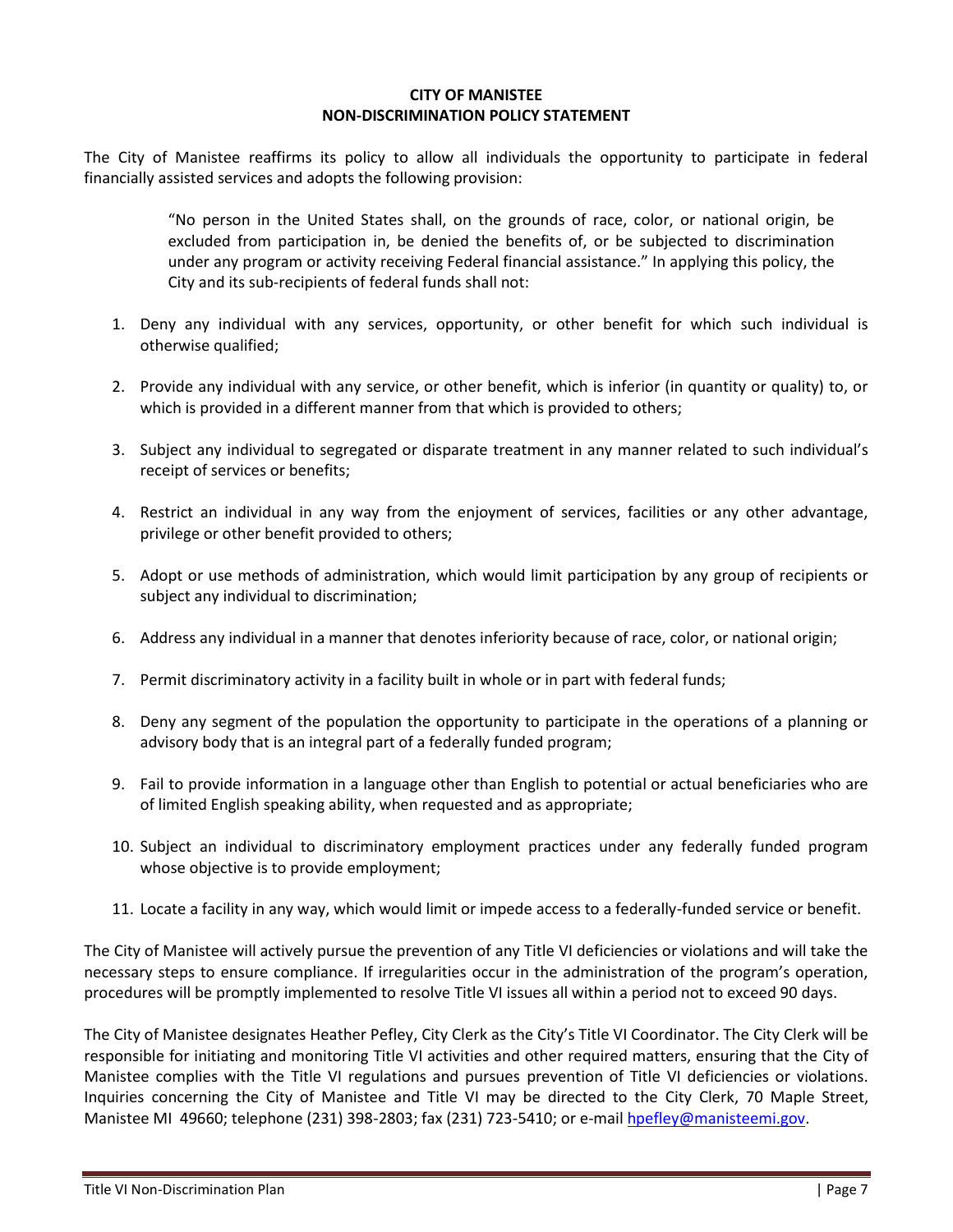Roger Zielinski, Mayor

\_\_\_\_\_\_\_\_\_\_\_\_\_\_\_\_\_\_\_\_\_\_\_\_\_\_\_\_\_\_\_\_\_\_\_ Heather Pefley City Clerk / Title VI Coordinator

\_\_\_\_\_\_\_\_\_\_\_\_\_\_\_\_\_\_\_\_\_\_\_\_\_\_\_\_\_\_\_\_\_\_\_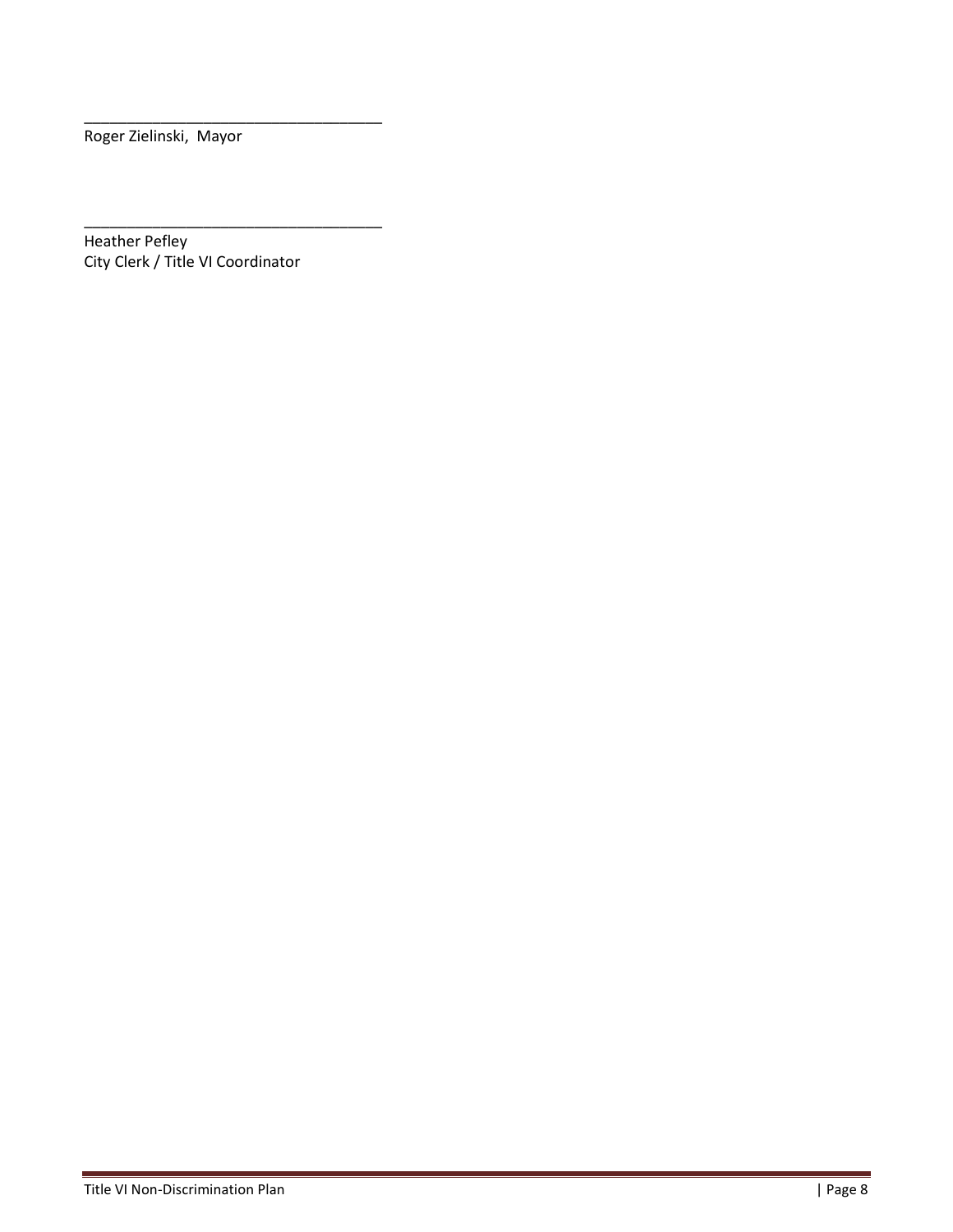# **CITY OF MANISTEE TITLE VI ASSURANCES**

The City of Manistee (hereinafter referred to as the "Recipient") hereby agrees that as a condition to receiving any Federal financial assistance from the U.S. Department of Transportation, it will comply with Title VI of the Civil Rights Act of 1964, 78 Stat. 252, 42 USC 2000d-42 USC 2000d-4 (hereinafter referred to as the "Act"), and all requirements imposed by or pursuant to Title 49, Code of Federal Regulations, Department of Transportation, Subtitle A, Office of the Secretary, Part 21, Non-discrimination in Federally-Assisted Programs for the Department of Transportation – Effectuation of Title VI of the Civil Rights Act of 1964 (hereinafter referred to as the "Regulations") and other pertinent directives, to the end that in accordance with the Act, Regulations, and other pertinent directives, no person in the United States shall, on the grounds of gender, race, color or national origin, be excluded from participation in, be denied the benefits of, or be otherwise subjected to discrimination under any program or activity for which the Recipient received Federal financial assistance from the Department of Transportation, including the Federal Highway Administration, and hereby gives assurances that it will promptly take any measures necessary to effectuate this agreement. This assurance is required by subsection 21.7 (a) (1) and (b) of the Regulations.

More specifically and without limiting the above general assurance, the Recipient hereby gives the following specific assurance with respect to the Federal Aid Highway Program:

- 1. That the Recipient agrees that each "program" and each "facility" as defined in subsections 21.23(e) and 21.23(b) of the Regulations, will be (with regard to a "program") conducted, or will be (with regard to a "facility") operated in compliance with all requirements imposed by, or pursuant to, the Regulations.
- 2. That the Recipient shall insert the following notification in all solicitations for bids for work or material subject to the Regulations and made in connection with all Federal Aid Highway Programs and, in adapted form in all proposals for negotiated agreements:

"The (Recipient), in accordance with Title VI of the Civil Rights Act of 1964, 78 Stat. 252, 42 U.S.C 2000d to 2000d-4 and Title 49, Code of Federal Regulations, Department of Transportation, SubTitle A, Office the Secretary, Part 21, Nondiscrimination in Federally assisted programs of the Department of Transportation issued pursuant to such Act, hereby notifies all bidders that it will affirmatively insure that in any contract entered into pursuant to this advertisement, minority business enterprises will be afforded full opportunity to submit bids in response to this invitation and will not be discriminated against on the grounds of race, color, or national origin in consideration for an award."

- 3. That the Recipient shall insert the clauses of Appendix A of this assurance in every contract subject to the Act and the Regulations.
- 4. That the Recipient shall insert the clauses of Appendix B of this assurance, as a covenant running with the land, in any deed from the United States effecting a transfer of real property, structures, or improvements thereon, or interest therein.
- 5. That where the Recipient receives Federal financial assistance to construct a facility, or part of a facility, the assurance shall extend to the entire facility and facilities operated in connection therewith.
- 6. That where the Recipient receives Federal financial assistance in the form, or for the acquisition of real property or an interest in real property, the assurance shall extend to rights to space on, over or under such property.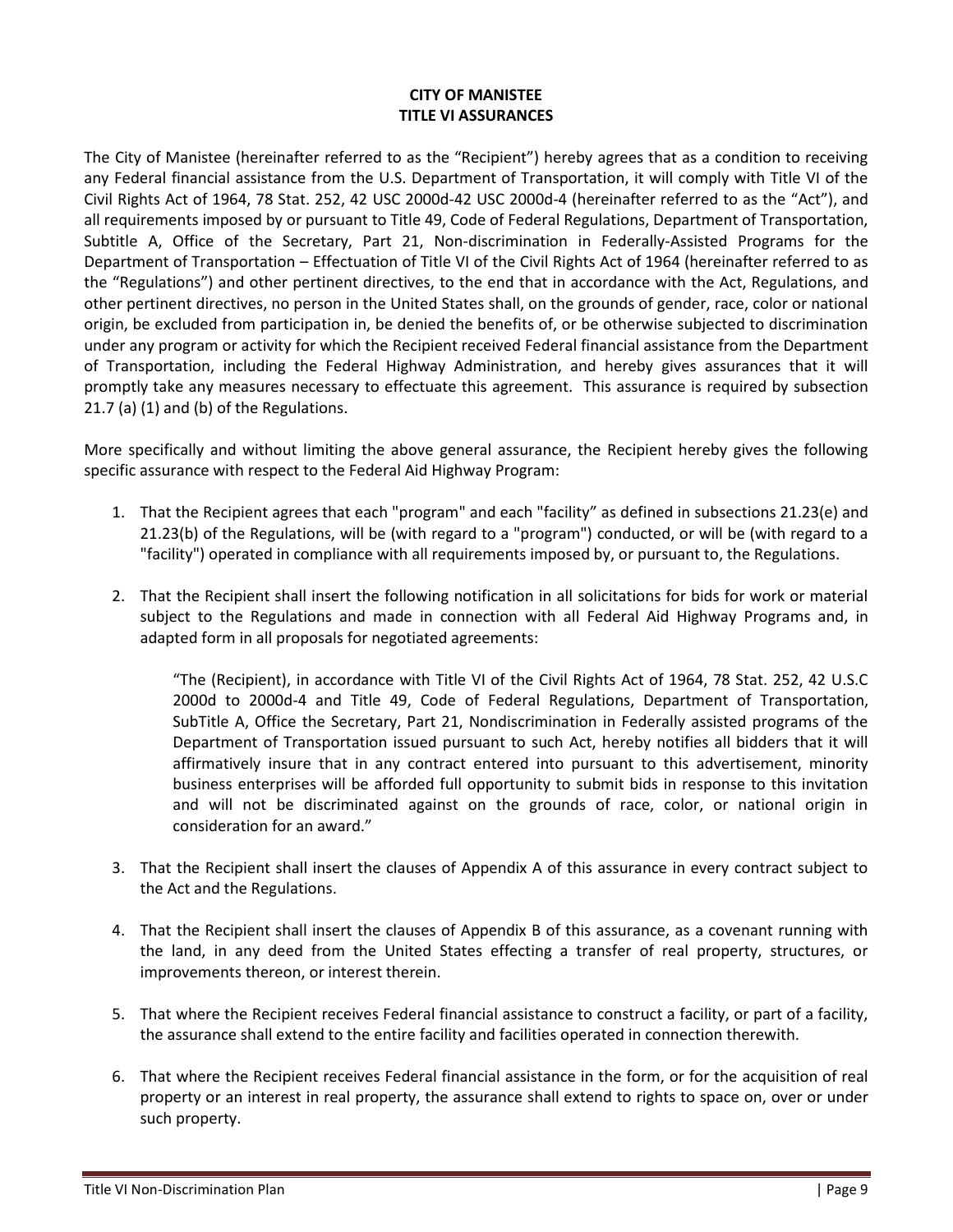- 7. That the Recipient shall include the appropriate clauses set forth in Appendix C of this assurance, as a covenant running with the land, in any future deeds, leases, permits, licenses, and similar agreements entered into by the Recipient with other parties: (a) for the subsequent transfer of real property acquired or improved under the Federal Aid Highway Program; and (b) for the construction or use of or access to space on, over or under real property acquired, or improved under the Federal Aid Highway Program.
- 8. That this assurance obligates the Recipient for the period during which Federal financial assistance is extended to the program, except where the Federal financial assistance is to provide, or is in the form of, personal property, or real property or interest therein or structures or improvements thereon, in which case the assurance obligates the Recipient or any transferee for the longer of the following periods: (a) the period during which the property is used for a purpose for which the Federal financial assistance is extended, or for another purpose involving the provision of similar services or benefits; or (b) the period during which the Recipient retains ownership or possession of the property.
- 9. The Recipient shall provide for such methods of administration for the program as are found by the Secretary of Transportation or the official to whom it delegates specific authority to give reasonable guarantee that it, other recipients, sub-grantees, contractors, subcontractors, transferees, successors in interest, and other participants of Federal financial assistance under such program will comply with all requirements imposed or pursuant to the Act, the Regulations and this assurance.
- 10. The Recipient agrees that the United States has a right to seek judicial enforcement with regard to any matter arising under the Act, the Regulations, and this assurance.

This assurance is given in consideration of and for the purpose of obtaining any and all Federal grants, loans, contracts, property, discounts or other Federal financial assistance extended after the date hereof to the Recipient under the Federal Aid Highway Program and is binding on it, other recipients, sub-grantees, contractors, sub-contractors, transferees, successors in interest and other participants in the Federal Aid Highway Program. The person or persons whose signatures appear below are authorized to sign this assurance on behalf of the Recipient.

\_\_\_\_\_\_\_\_\_\_\_\_\_\_\_\_\_\_\_\_\_\_\_\_\_\_\_\_\_\_\_\_\_\_\_\_\_ \_\_\_\_\_\_\_\_\_\_\_\_\_\_\_\_\_\_\_\_\_\_\_\_\_

City of Manistee

Roger Zielinski, Mayor Date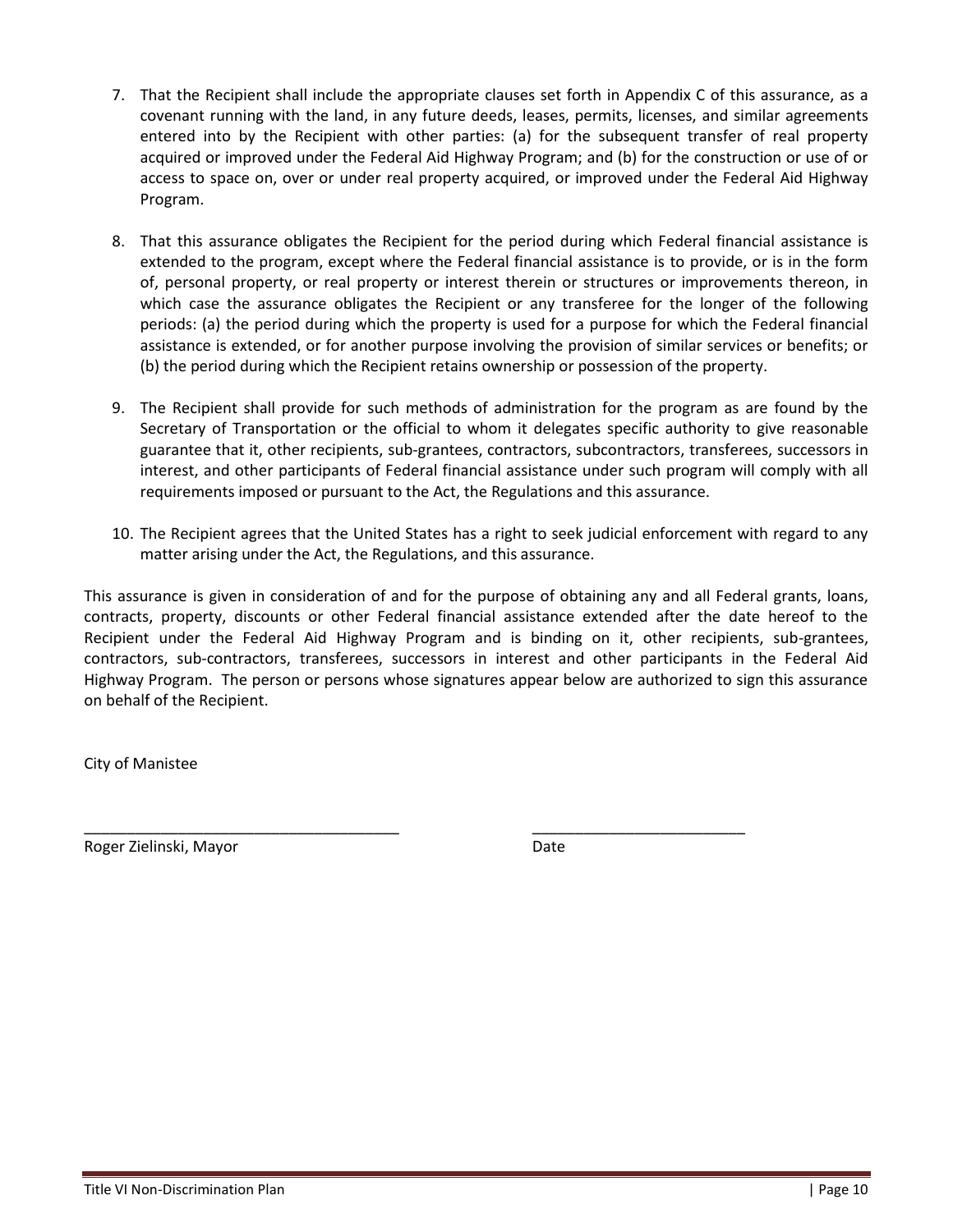## **AUTHORITIES**

### **Title VI of the Civil Rights Act of 1964, 42 USC 2000d to 2000d-4; 42 USC 4601 to 4655; 23 USC 109(h);**

Title VI of the Civil Rights Act of 1964 provides that no person in the United States shall, on the grounds of race, color, or national origin (including Limited English Proficiency), be excluded from participation in, be denied the benefits of, or be otherwise subjected to discrimination under any program or activity receiving federal financial assistance (please refer to 23 CFR 200.9 and 49 CFR 21). Related statutes have broadened the grounds to include age, sex, low income, and disability.

The Civil Rights Restoration Act of 1987 also broadened the scope of Title VI coverage by expanding the definition of terms "programs or activities" to include all programs or activities of Federal Aid recipients, subrecipients, and contractors, whether such programs and activities are federally assisted or not (Public Law 100- 259 [S. 557] March 22, 1988).

**Federal Aid Highway Act of 1973, 23 USC 324:** No person shall on the ground of sex be excluded from participation in, be denied the benefits of, or be subjected to discrimination under any program or activity receiving federal assistance under this title or carried on under this title.

**Age Discrimination Act of 1975, 42 USC 6101:** No person in the United States shall, on the basis of age, be excluded from participation in, be denied the benefits of, or be subjected to discrimination under, any program or activity receiving federal financial assistance.

**Americans With Disabilities Act of 1990 PL 101-336:** No qualified individual with a disability shall, by reason of his/her disability, be excluded from participation in, be denied the benefits of, or otherwise be subjected to discrimination by a department, agency, special purpose district or other instrumentality of a state or local government.

**Section 504 of the Rehabilitation Act of 1973:** No qualified individual with a disability shall, solely by reason of his/her disability, be excluded from participation in, be denied the benefits of, or be subjected to discrimination under any program or activity that receives or benefits from federal financial assistance.

**USDOT Order 1050.2:** Standard Title VI Assurances

**EO12250:** Department of Justice Leadership and coordination of Non-discrimination Laws.

**EO12898:** Federal Actions to Address Environmental Justice in Minority Populations and Low-Income Populations.

**28 CFR 50.3:** Guidelines for the enforcement of Title VI of the Civil Rights Act of 1964.

**EO13166:** Improving Access to Services for Persons with Limited English Proficiency.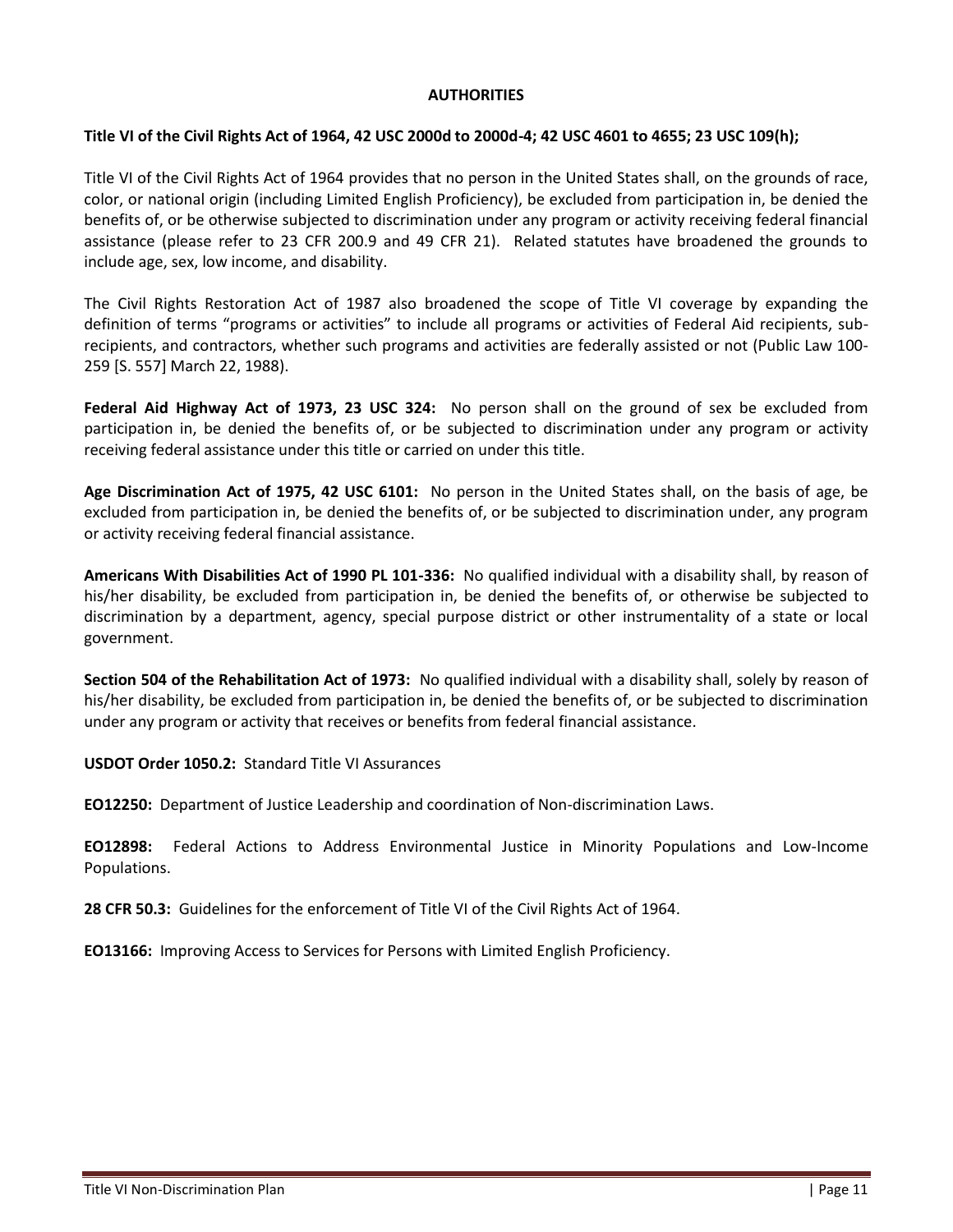#### **DEFINITIONS**

Adverse Effects – The totality of significant individual or cumulative human health or environmental effects including interrelated social and economic effects, which may include, but are not limited to: (See Appendix E for additional discussion of "significant")

- Bodily impairment, infirmity, illness or death
- Air, noise and water pollution and soil contamination
- Destruction or disruption of man-made or natural resources
- Destruction or diminution of aesthetic values
- Destruction or disruption of community cohesion or community's economic vitality
- Destruction or disruption of the availability of public and private facilities and services
- Adverse employment effects
- Displacement of person's businesses, farms or non-profit organizations
- Increased traffic congestion, isolation, exclusion or separation of minority or low-income individuals within a given community or from the broader community
- Denial of, reduction in, or significant delay in the receipt of benefits of the City programs, policies and activities

Federal Assistance – Includes grants and loans of federal funds; the grant or donation of federal property and interests in property; the detail of federal personnel, federal property or any interest in such property without consideration or at a nominal consideration or at a consideration which is reduced for the purpose of assisting the recipient, or in recognition of the public interest to be served by such sale or lease to the recipient; and any federal agreement, arrangement or other contract which has, as one of its purposes, the provision of assistance.

Limited English Proficiency - Individuals with a primary or home language other than English who must, due to limited fluency in English, communicate in that primary or home language if the individuals are to have an equal opportunity to participate effectively in or benefit from any aid, service or benefit provided by the City.

Low-Income – A person whose median household income is at or below the Department of Health and Human Service Poverty guidelines (see [http://aspe.hhs.gov/poverty/\)](http://aspe.hhs.gov/poverty/).

Low-Income Population – Any readily identifiable group of low-income persons who live in geographic proximity and, if circumstances warrant, geographically dispersed/transient persons (such as migrant workers or Native Americans) who will be similarly affected by a proposed City program, policy or activity.

Minority – A person who is:

- a. Black A person having origins in any of the black racial groups of Africa;
- b. Hispanic A person of Mexican, Puerto Rican, Cuban, Central or South American, or other Spanish culture or origin, regardless of race;
- c. Asian American A person having origins in any of the original people of the Far East, Southeast Asia, the Indian sub-continent, or the Pacific Islands; or
- d. American Indian and Alaskan Native A person having origins in any of the original people of North America and who maintains cultural identification through tribal affiliation or community recognition.

Minority Population – Any readily identifiable groups of minority persons who live in geographic proximity and, if circumstances warrant, geographically dispersed/transient persons (such as migrant workers or Native Americans) who will be similarly affected by a proposed City program, policy or activity.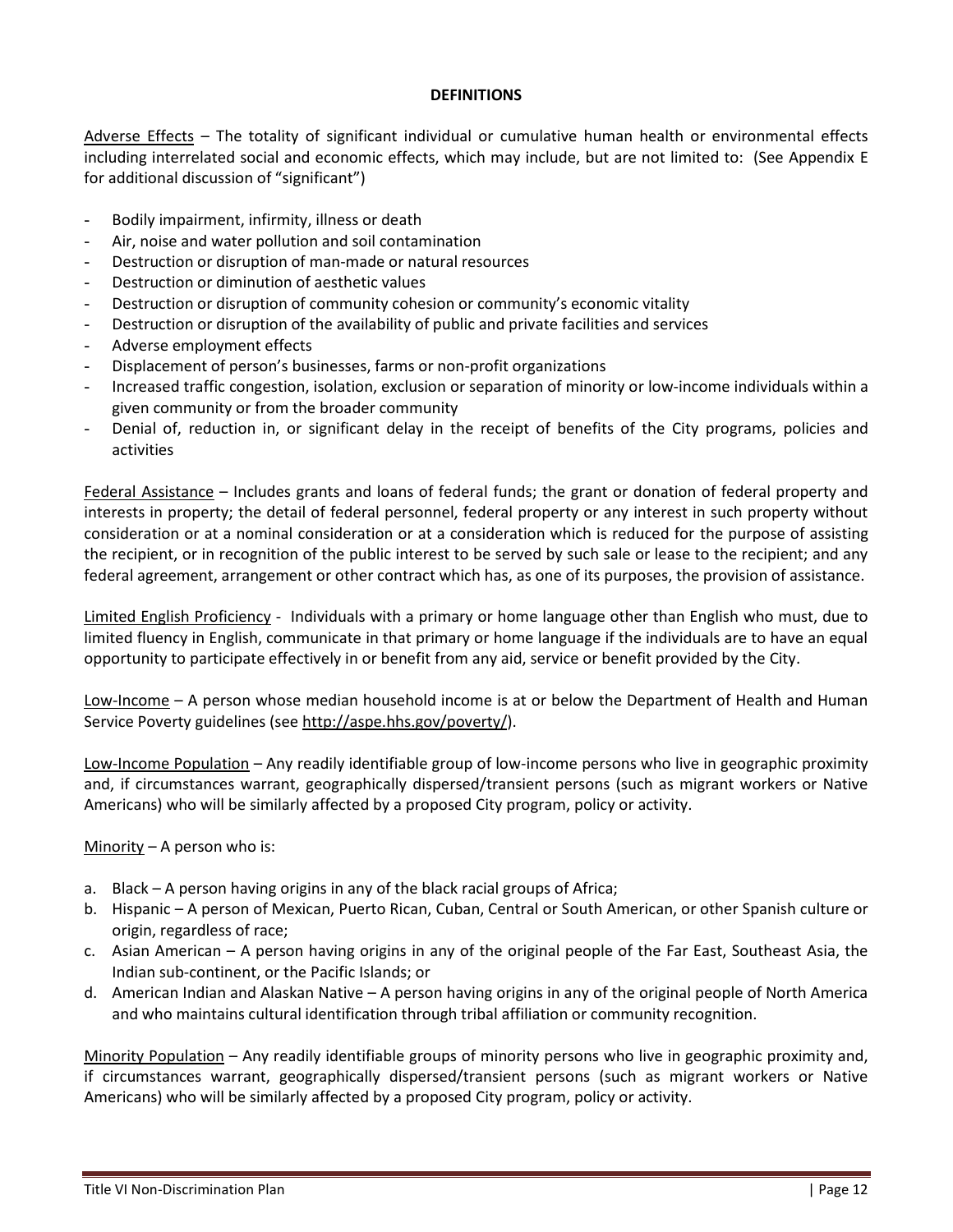Non-Compliance – A recipient has failed to meet prescribed requirements and has shown an apparent lack of good faith effort in implementing all the requirements of Title VI and related statutes.

Persons – Where designation of persons by race, color or national origin is required, the following designation ordinarily may be used; "White not of Hispanic origin", "Black not of Hispanic origin", "Hispanic", "Asian or Pacific Islander", "American Indian or Alaskan Native". Additional sub-categories based on national origin of primary language spoken may be used, where appropriate, on either a national or a regional basis.

Program – Includes any road or park project including planning or any activity for the provision of services financial aid or other benefits to individuals. This includes education or training, work opportunities, health welfare, rehabilitation, or other services, whether provided directly by the recipient of federal financial assistance or provided by others through contracts or other arrangements with the recipient.

Recipient - Any state, territory, possession, the District of Columbia, Puerto Rico, or any political subdivision, or instrumentality thereof, or any public or private agency, institution, or organization, or other entity, or any individual, in any state, territory, possession, the District of Columbia, or Puerto Rico, to whom Federal assistance is extended, either directly or through another recipient, for any program. Recipient includes any successor, assignee, or transferee thereof, but does not include any ultimate beneficiary under any such program.

Significant Adverse effects on Minority and Low-Income Populations – An adverse effect that:

- a. is predominantly borne by a minority population and/or a low-income population, or
- b. will be suffered by the minority population and/or low-income population and is shown to be appreciably more severe or greater in magnitude than the adverse effect that will be suffered by the non-minority population and/or non-low-income population.

Sub-Recipient – Any agency such as a council of governments, regional planning agency, or educational institution, for example, that received Federal Highway Administration (FHWA) funds through the State DOT and not directly from the FHWA. Other agencies, local governments, contractors, consultants that receive these funds are all considered sub-recipients.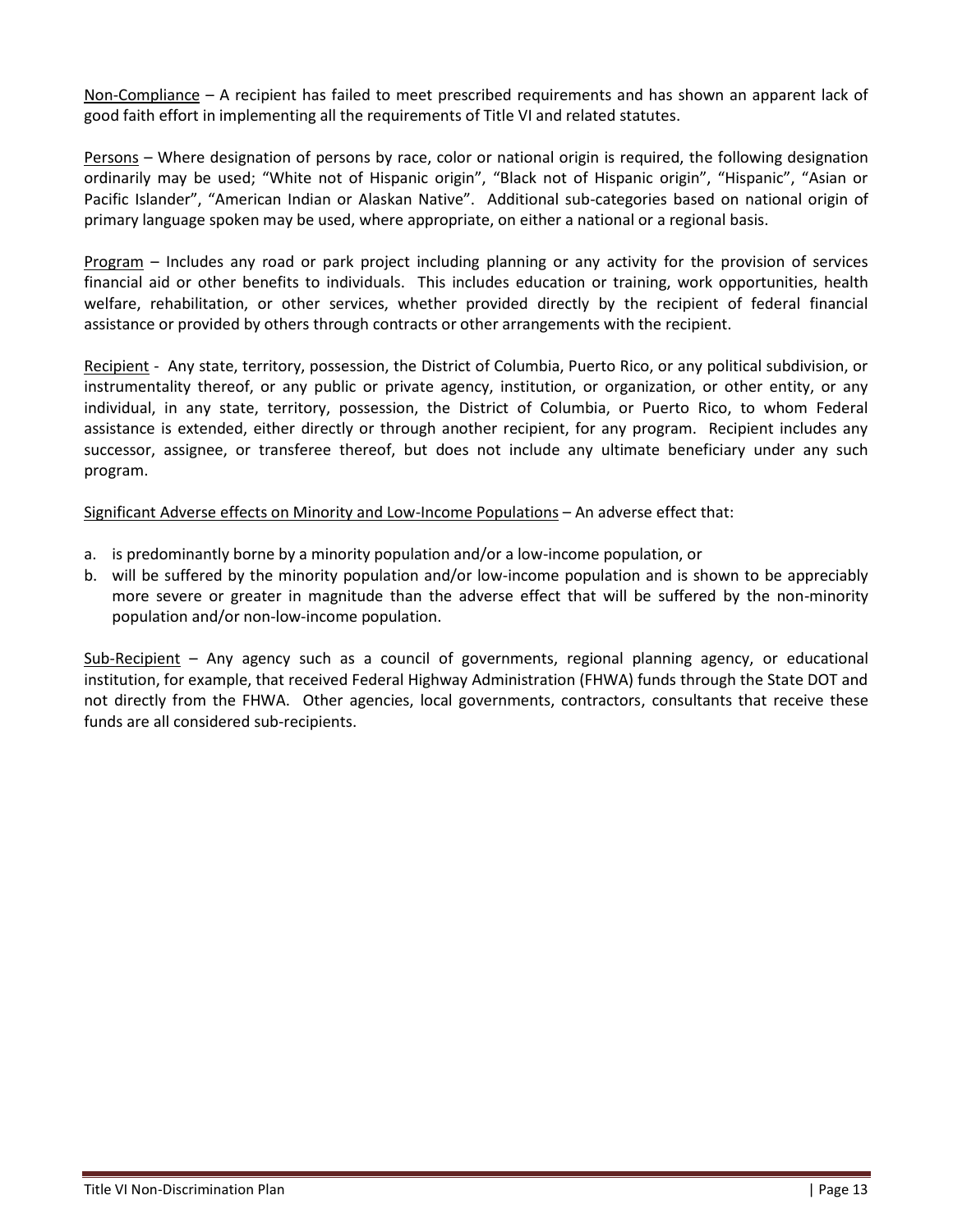#### **ADMINISTRATION – GENERAL**

The City of Manistee designates Heather Pefley, City Clerk, as the Title VI Coordinator (hereinafter referred to as the "Title VI Coordinator"). Pefley shall have lead responsibility for coordinating the administration of the Title VI and related statutes, programs, plans, and assurances.

Complaints: If any individual believes that he/she or any other program beneficiaries have been the object of unequal treatment or discrimination as to the receipt of benefits and/or service, or on the grounds of race, color, national origin (including Limited English Proficiency), sex, age or disability, he/she may exercise his/her right to file a complaint with the City. Complaints may be filed with the Title VI Coordinator. Every effort will be made to resolve complaints informally at the lowest level.

Data Collection: Statistical data on race, color, national origin, English language ability and sex of participants in and beneficiaries of the City programs; e.g., impacted citizens and affected communities will be gathered and maintained by the City. The gathering procedures will be reviewed annually to ensure sufficiency of the data in meeting the requirements of the Title VI program.

Program Reviews: Special emphasis program reviews will be conducted based on the annual summary of Title VI activities, accomplishments, and problems. The reviews will be conducted by the Title VI Coordinator to assure effectiveness in their compliance of Title VI provisions. The Title VI Coordinator will coordinate efforts to ensure the equal participation in all their programs and activities at all levels. The City does not have any special emphasis programs at this time.

Title VI Reviews on Sub-Recipients: Title VI compliance reviews will be conducted annually by the Title VI Coordinator. Priority for conducting reviews will be given to those recipients of federal (U.S. Department of Transportation) funds with the greatest potential of impact to those groups covered by the Act. The reviews will entail examination of the recipients' adherence to all Title VI requirements. The status of each review will be reported in the annual update and reported to relevant U.S. Department of Transportation (USDOT) modes upon request.

Annual Reporting Form: The Title VI Coordinator will be responsible for coordination, compilation, and submission of the annual reporting form data to the Michigan Department of Transportation (MDOT), Civil Rights Program Unit via the Sub-Recipient Annual Certification Form (MDOT form #0179) by October 5<sup>th</sup>.

Title VI Plan Updates: If updated, a copy of Title VI Plan will be submitted to the MDOT, Civil Rights Program Unit, as soon as the update has been completed, or as soon as practicable, and no later than 30 days if significant changes are made.

Public Dissemination: The City of Manistee will disseminate Title VI Program information to the City of Manistee employees and to the general public. Title VI Program information will be submitted to sub-recipients, contractors and beneficiaries. Public dissemination will include inclusions of Title VI language in contracts and publishing the City's Title VI Plan within 90 days of approval on the main page of the City of Manistee's internet website, at [www.manisteemi.gov.](http://www.manisteemi.gov/)

Remedial Action: The City through the Title VI Coordinator, will actively pursue the prevention of Title VI deficiencies and violations and will take the necessary steps to ensure compliance with all program administrative requirements. When deficiencies are found, procedures will be promptly implemented to correct the deficiencies and to put in writing the corrective action(s). The period to determine corrective action(s) and put it/them in writing to effect compliance may not exceed 90 days from the date the deficiencies are found.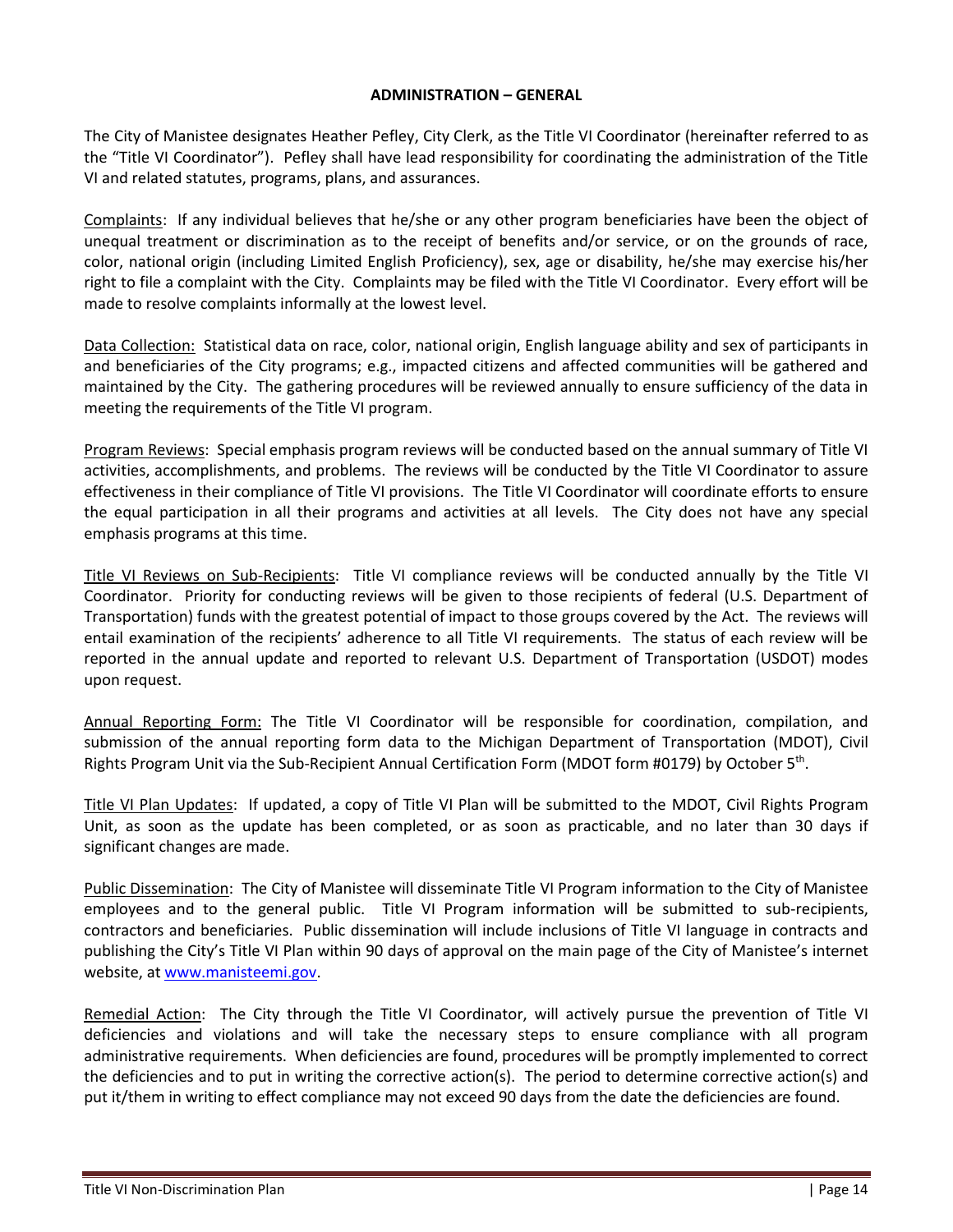# **LIMITED ENGLISH PROFICIENCY (LEP)**

On August 11, 2000, President William J. Clinton signed an executive order, Executive Order 13166: Improving Access to Service for Persons with Limited English Proficiency<sup>i</sup>, to clarify Title VI of the Civil Rights Act of 1964. It had as its purpose, to ensure accessibility to programs and services to otherwise eligible persons who are not proficient in the English language.

This executive order stated that individuals who do not speak English well and who have a limited ability to read, write and speak, or understand English are entitled to language assistance under Title VI of the Civil Rights Act of 1964 with respect to a particular type of service, benefit, or encounter<sup>ii</sup>. These individuals are referred to as being limited in their ability to speak, read, write, or understand English, hence the designation, "LEP," or Limited English Proficient. The Executive Order states that:

"Each federal agency shall prepare a plan to improve access to its federally conducted programs and activities by eligible LEP persons. Each plan shall be consistent with the standards set forth in the LEP Guidance, and shall include the steps the agency will take to ensure that eligible LEP persons can meaningfully access the agency's programs and activities."

Not only do all federal agencies have to develop LEP plans as a condition of receiving federal financial assistance, recipients have to comply with Title VI and LEP guidelines of the federal agency from which funds are provided as well.

Federal financial assistance includes grants, training, use of equipment, donations of surplus property, and other assistance. Recipients of federal funds range from state and local agencies, to nonprofits and organizations. Title VI covers a recipient's entire program or activity. This means all parts of a recipient's operations are covered, even if only one part of a recipient's organization receives the federal assistance. Simply put, any organization that receives federal financial assistance is required to follow this Executive Order.

The City of Manistee receives funds from the US Department of Transportation via the Federal Highway Administration.

The US Department of Transportation published *Policy Guidance Concerning Recipients' responsibilities to*  Limited English Proficient Person in the December 14<sup>th</sup>, 2005 Federal Register.<sup>iii</sup>

The Guidance implies that the City of Manistee is an organization that must follow this guidance:

This guidance applies to all DOT funding recipients, which include state departments of transportation, state motor vehicle administrations, airport operators, metropolitan planning organizations, and regional, state, and local transit operators, among many others. Coverage extends to a recipient's entire program or activity, i.e., to all parts of a recipient's operations. This is true even if only one part of the recipient receives the Federal assistance. For example, if DOT provides assistance to a state department of transportation to rehabilitate a particular highway on the National Highway System, all of the operations of the entire state department of transportation—not just the particular highway program or project—are covered by the DOT guidance.

#### **Elements of an Effective LEP Policy**

The US Department of Justice, Civil Rights Division has developed a set of elements that may be helpful in designing an LEP policy or plan. These elements include: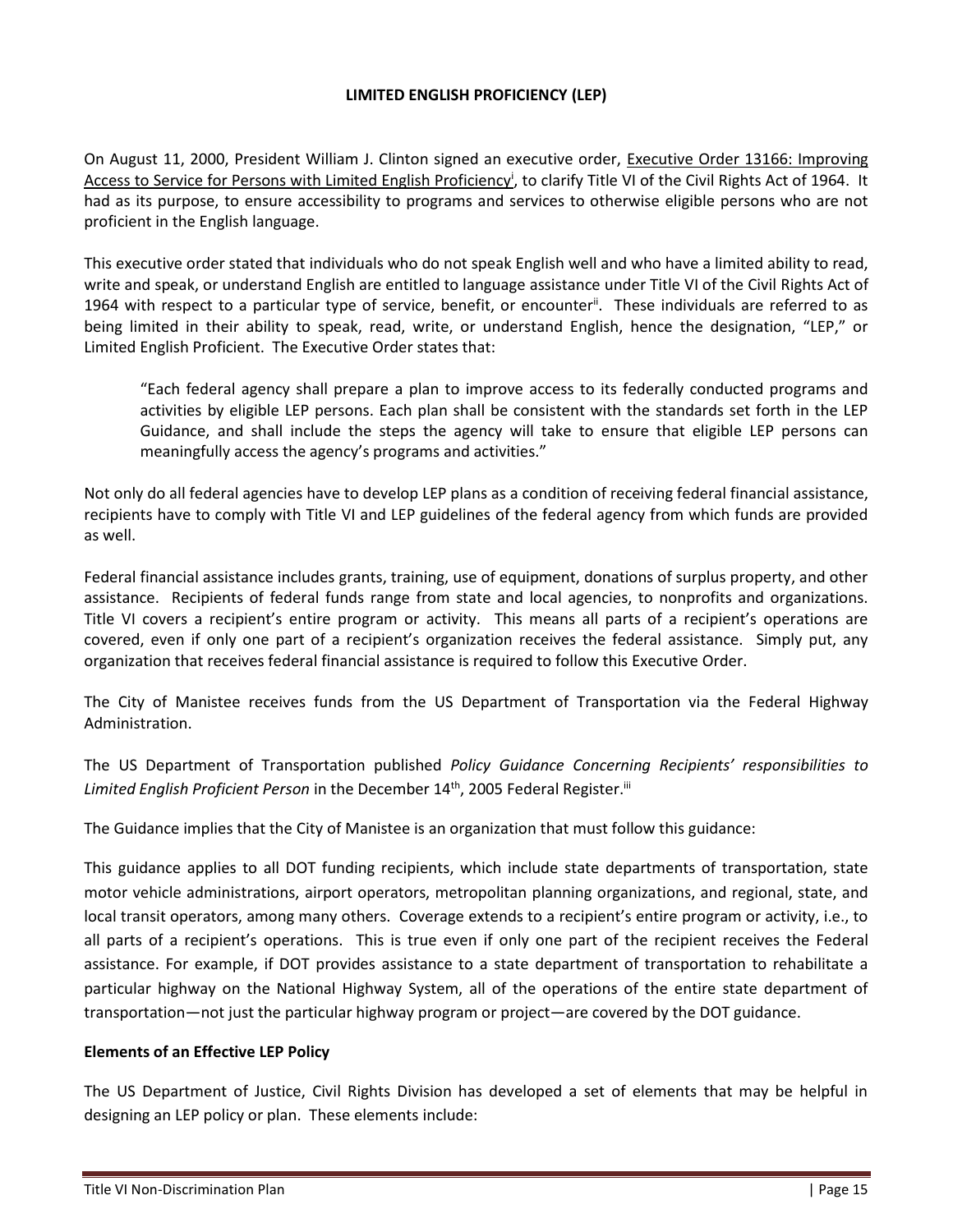- 1. Identifying LEP persons who need language assistance
- 2. Identifying ways in which language assistance will be provided
- 3. Training Staff
- 4. Providing notice to LEP persons
- 5. The recommended method of evaluating accessibility to available transportation services is the Four-Factor Analysis identified by the USDOT.

These recommended plan elements have been incorporated into this plan.

#### **Methodology for Assessing Needs and Reasonable Steps for an Effective LEP Policy**

The DOT guidance outlines four factors recipients should apply to the various kinds of contacts they have with the public to assess language needs and decide what reasonable steps they should take to ensure meaningful access for LEP persons:

- 1. The number or proportion of LEP persons eligible to be served or likely to be encountered by a program, activity, or service of the recipient or grantee.
- 2. The frequency with which LEP individuals come in contact with the program.
- 3. The nature and importance of the program, activity, or service provided by the recipient to the LEP Community.
- 4. The resources available to the City of Manistee and overall cost.

The greater the number or proportion of eligible LEP persons, the greater the frequency with which they have contact with a program, activity, or service and the greater the importance of that program, activity, or service, the more likely enhanced language services will be needed. The intent of DOT's guidance is to suggest a balance that ensures meaningful access by LEP persons to critical services while not imposing undue burdens on small organizations and local governments.

Smaller recipients with more limited budgets are typically not expected to provide the same level of language service as larger recipients with larger budgets.

The DOT guidance is modeled after the Department of Justice's guidance and requires recipients and subrecipients to take steps to ensure meaningful access to their programs and activities to LEP persons. More information for recipients and sub-recipients can be found at [http://www.lep.gov.](http://www.lep.gov/)

#### **The Four-Factor Analysis**

This plan uses the recommended four-factor analysis of an individualized assessment considering the four factors outlined above. Each of the following factors is examined to determine the level and extent of language assistance measures required to sufficiently ensure meaningful access to City of Manistee services and activities that may affect their quality of life. Recommendations are then based on the results of the analysis.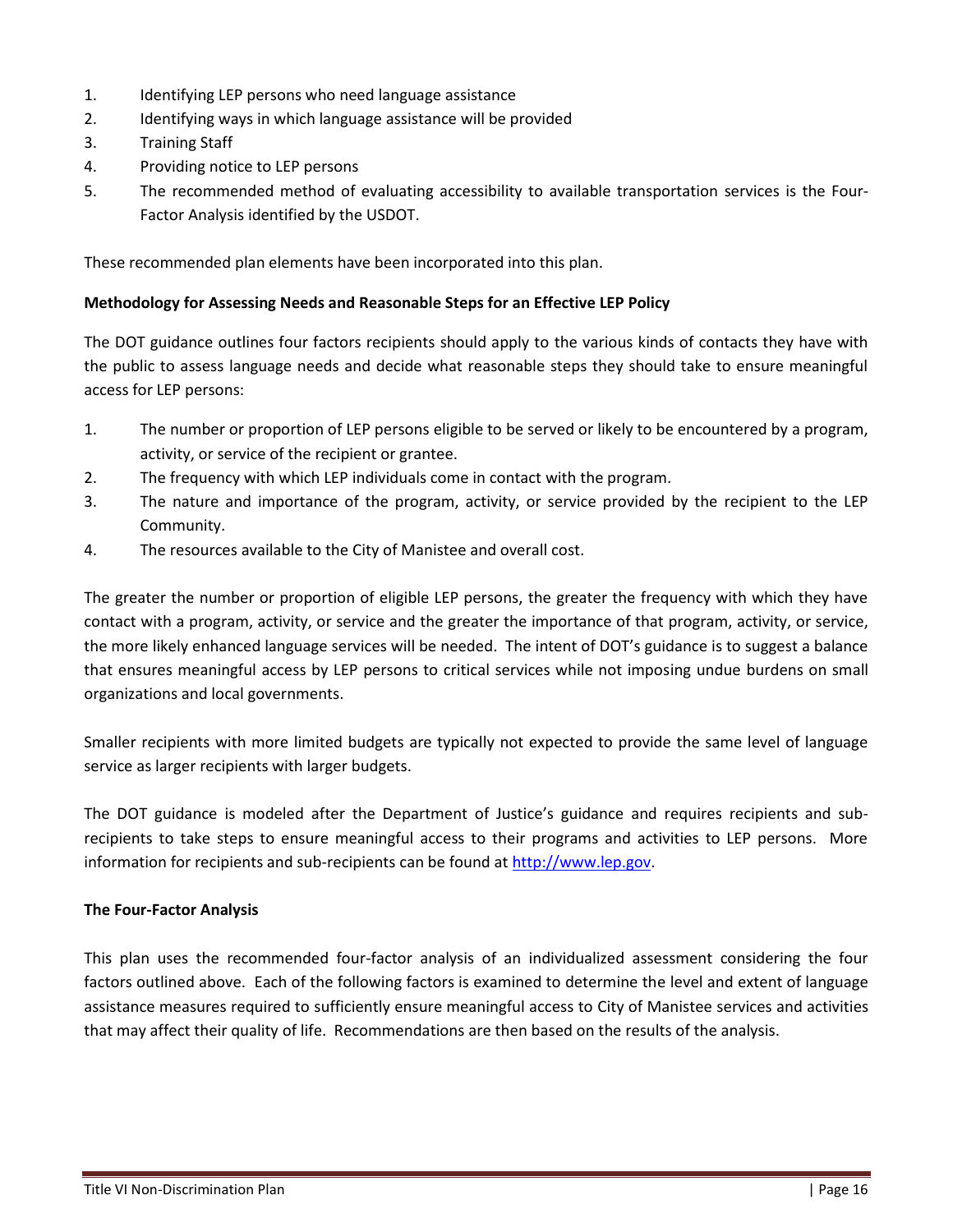# **Factor 1: The Proportion, Numbers and Distribution of LEP Persons**

The Census Bureau has a range for four classifications of how well people speak English. The classifications are: 'very well,' 'well,' 'not well,' and 'not at all.' For our planning purposes, we are considering people that speak English less than 'very well' as Limited English Proficient persons.

As seen in Table #1, the Census 2011 Data for the City of Manistee shows a small number of the population that speak English less than 'very well.'

| <b>LANGUAGE SPOKEN AT HOME</b>       | <b>Estimate</b> | Percentage |
|--------------------------------------|-----------------|------------|
| Population 5 years and over          | 5,803           | 5,803      |
| <b>English only</b>                  | 5,622           | 96.9%      |
| Language other than English          | 181             | 3.1%       |
| Speak English less than "very well"  | 5               | 0.1%       |
| <b>Spanish</b>                       | 137             | 2.4%       |
| Speak English less than "very well"  | 5               | 0.1%       |
| Other Indo-European languages        | 22              | $0.4\%$    |
| Speak English less than "very well"  | 0               | $0.0\%$    |
| Asian and Pacific Islander languages | 22              | 0.4%       |
| Speak English less than "very well"  | 0               | $0.0\%$    |
| <b>Other languages</b>               | 0               | $0.0\%$    |
| Speak English less than "very well"  | O               | $0.0\%$    |

## **TABLE #1**

# **Factor 2: Frequency of Contact with LEP Individuals**

The City has conducted an informal survey of our employees with regard to whether they have had encounters with LEP individuals in the performance of their job functions and found that they rarely have encounters with LEP individuals. We have offices accessible to the public and therefore accessible to LEP individuals and we have staff that work in the field that could encounter LEP individuals. Additionally, regular City Council meetings are held twice per month which could potentially bring LEP individuals to these meetings. Given the small concentration of LEP individuals, as displayed in Table #1 (above), the probability of our employees to encounter an LEP individual is very low.

# **Factor 3: The Nature and Importance of the Program, Activity, or Service to LEP**

The City of Manistee serves individuals throughout the City in a variety of ways including managing roads, water, sewer, police, fire, elections, and other services to residents and other individuals, such as visitors and those traversing the state. The nature of the services that the City provides is very important to an individual's day-today life. Therefore the denial of services to an LEP individual could have a significant detrimental effect. Although the number of LEP individuals in the City is small, we will ensure accessibility to all of our programs, services, and activities.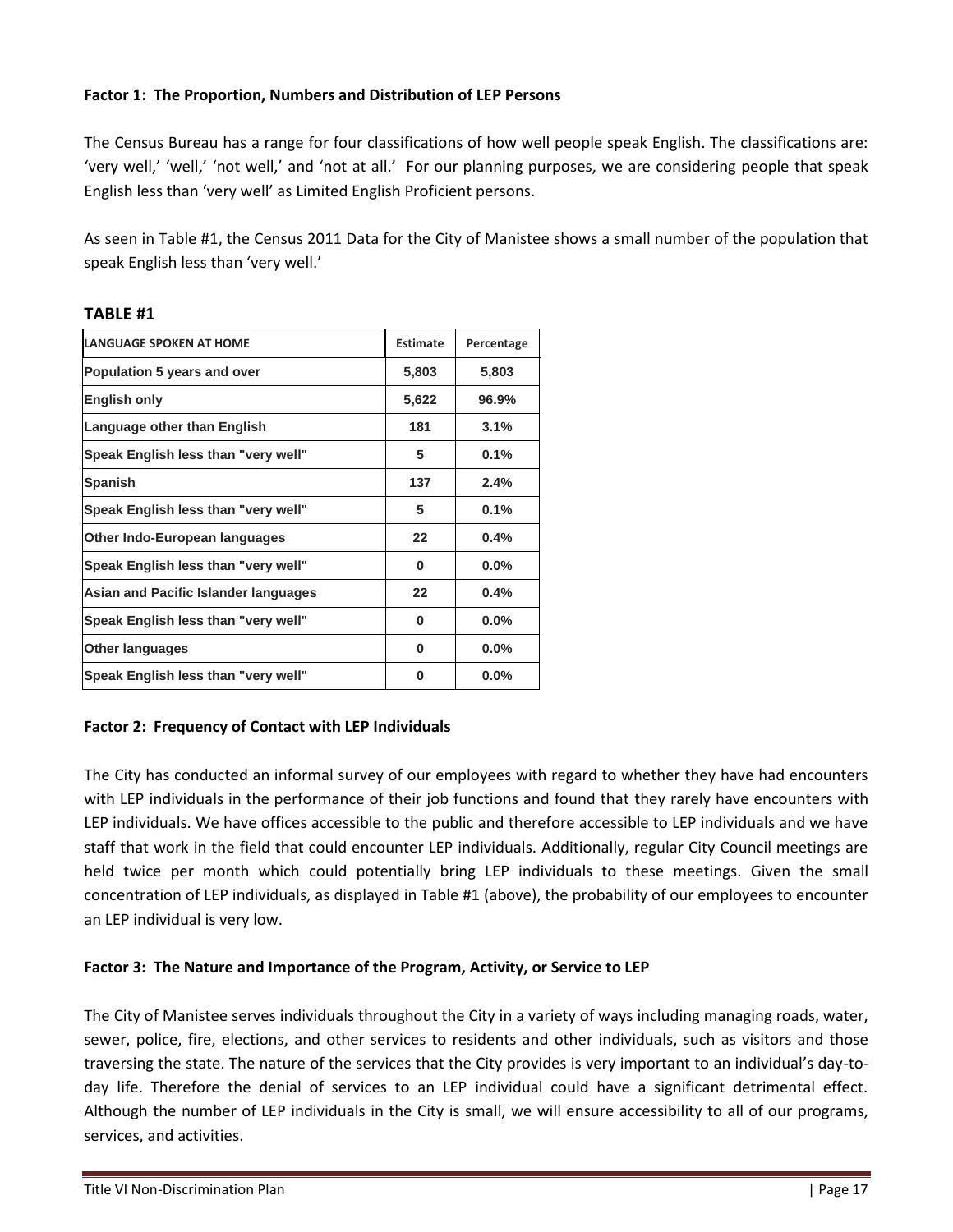## **Factor 4: The Resources Available to the City of Manistee and Overall Cost**

US Department of Transportation Policy Guidance Concerning Recipients' Responsibilities to Limited English Proficient (LEP) Persons published in the Federal Register: December 14, 2005 (Volume 70, Number 239) states:

*"Certain DOT recipients, such as those serving very few LEP persons or those with very limited resources, may choose not to develop a written LEP plan."*

The City of Manistee serves very few LEP persons and has very limited resources. However, it has decided to include a LEP section in its Title VI Plan in order to comply with the Executive Order and to ensure access and reasonable accommodations for LEP persons who may be unknown at this time.

#### **Safe Harbor Stipulation**

Federal law provides a "Safe Harbor" situation so that recipients can ensure with greater certainty that they comply with their obligation to provide written translations in languages other than English. A "Safe Harbor" means that if a recipient provides written translation in certain circumstances, such action will be considered strong evidence of compliance with the recipient's written-translation obligations under Title VI.

The failure to provide written translations under the circumstances does not mean there is non-compliance, but rather provides a guide for recipients that would like greater certainty of compliance than can be provided by a fact-intensive, four factor analysis. For example, even if a Safe Harbor is not used, if written translation of a certain document(s) would be so burdensome as to defeat the legitimate objectives of its program, it is not necessary. Other ways of providing meaningful access, such as effective oral interpretation of certain vital documents, might be acceptable under such circumstances.

Strong evidence of compliance with the recipient's written translation obligations under "Safe Harbor" includes providing written translations of vital documents for each eligible LEP language group that constitutes 5% or 1,000, whichever is less, of the population of persons eligible to be served or likely to be affected or encountered. Translation of other documents, if needed, can be provided orally.

This "Safe Harbor" provision applies to the translation of written documents only. It does not affect the requirement to provide meaningful access to LEP individuals through competent oral interpreters where oral language services are needed and are reasonable.

Given the small number of LEP language group members, the City of Manistee's budget and number of staff, it is deemed that written translations of vital documents would be so burdensome as to defeat the legitimate objectives of our programs. It is more appropriate for the City of Manistee to proceed with oral interpretation options for compliance with LEP regulations.

#### **Providing Notice to LEP Persons**

USDOT LEP guidance says: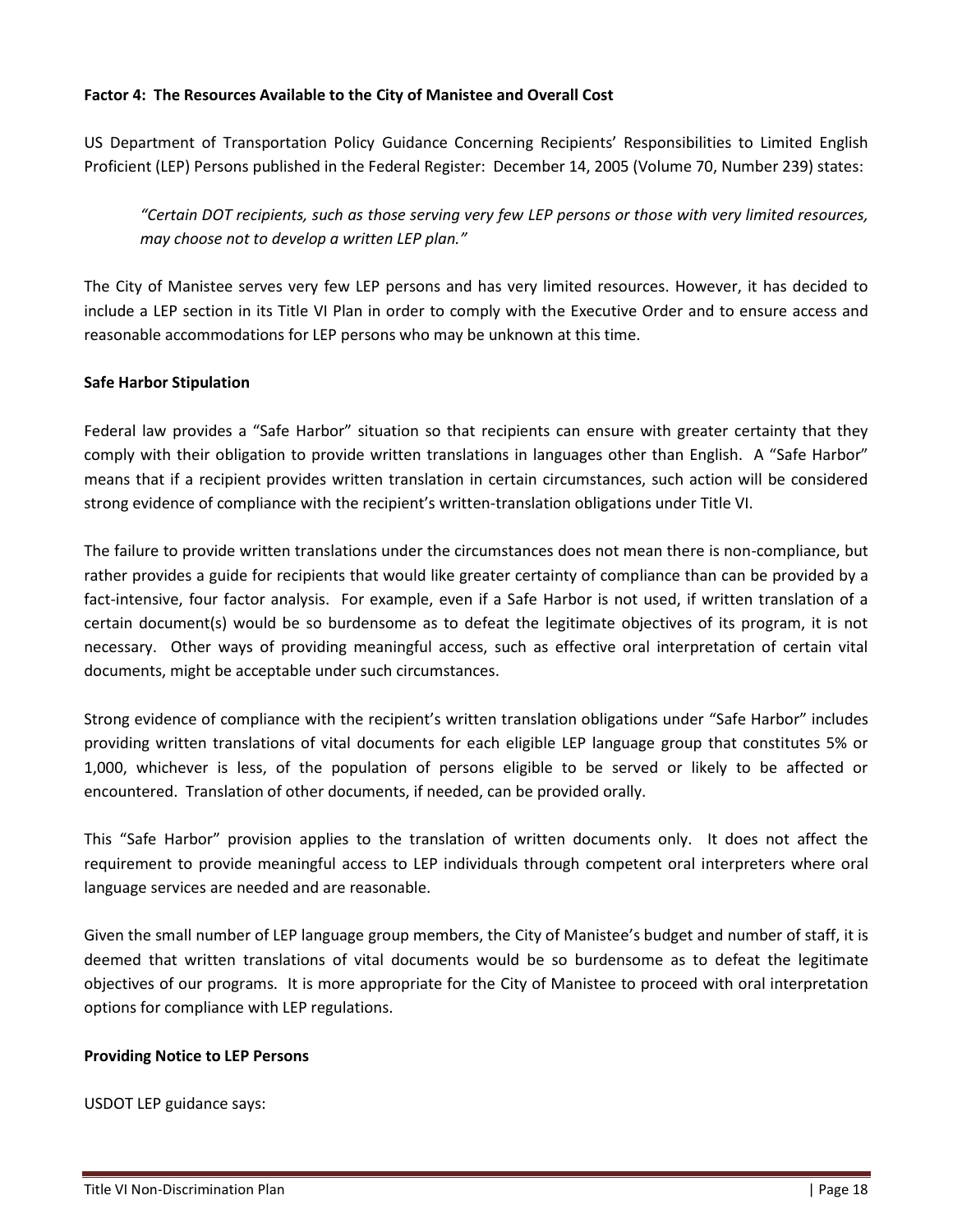Once an agency has decided, based on the four factors, that it will provide language service, it is important that the recipient notify LEP persons of services available free of charge. Recipients should provide this notice in languages LEP persons would understand.

The guidance provides several examples of notification including:

- 1. Signage, in languages that an LEP individual would understand that free language assistance is available with advance notice.
- 2. Stating in outreach documents that free language services are available from the agency.
- 3. Working with community-based organizations and other stakeholders to inform LEP individuals of the recipient's services, including the availability of language assistance services.

Statements in languages that an LEP individual would understand will be placed in public information and public notices informing LEP individuals that those requiring language assistance and/or special accommodations will be provided the requested service free of charge, with reasonable advance notice to the City of Manistee.

# **Options and Proposed Actions**

## **Options:**

Federal fund recipients have two (2) main ways to provide language services: oral interpretation either in person or via telephone interpretation service and written translation. The correct mix should be based on what is both necessary and reasonable in light of the four-factor analysis.<sup>iv</sup>

The City of Manistee is defining an interpreter as a person who translates spoken language orally, as opposed to a translator, who translates written language or who transfers the meaning of written text from one language into another. The person who translates orally is not a translator, but an interpreter. $v$ 

Considering the relatively small size of the City of Manistee, the small number of LEP individuals in the service area, and limited financial resources, it is necessary to limit language aid to the most basic and cost-effective services. However, when requested appropriate assistance will be provided.

# **What the City of Manistee will do. What actions will the City of Manistee take?**

- Notify the public that interpreter services are available upon request, with seven day advance notice.
- With advance notice of seven calendar days, the City will provide interpreter services at public meetings, including language translation and signage for the hearing impaired.
- The City will utilize the *Translators Resource List* as provided by MDOT for translation services and verbal interpretation.
- The Census Bureau "I-speak" Language Identification Card will be distributed to all employees that may potentially encounter LEP individuals.
- Once the LEP individual's language has been identified, an agency from the *Translators Resource List* will be contacted to provide interpretation services.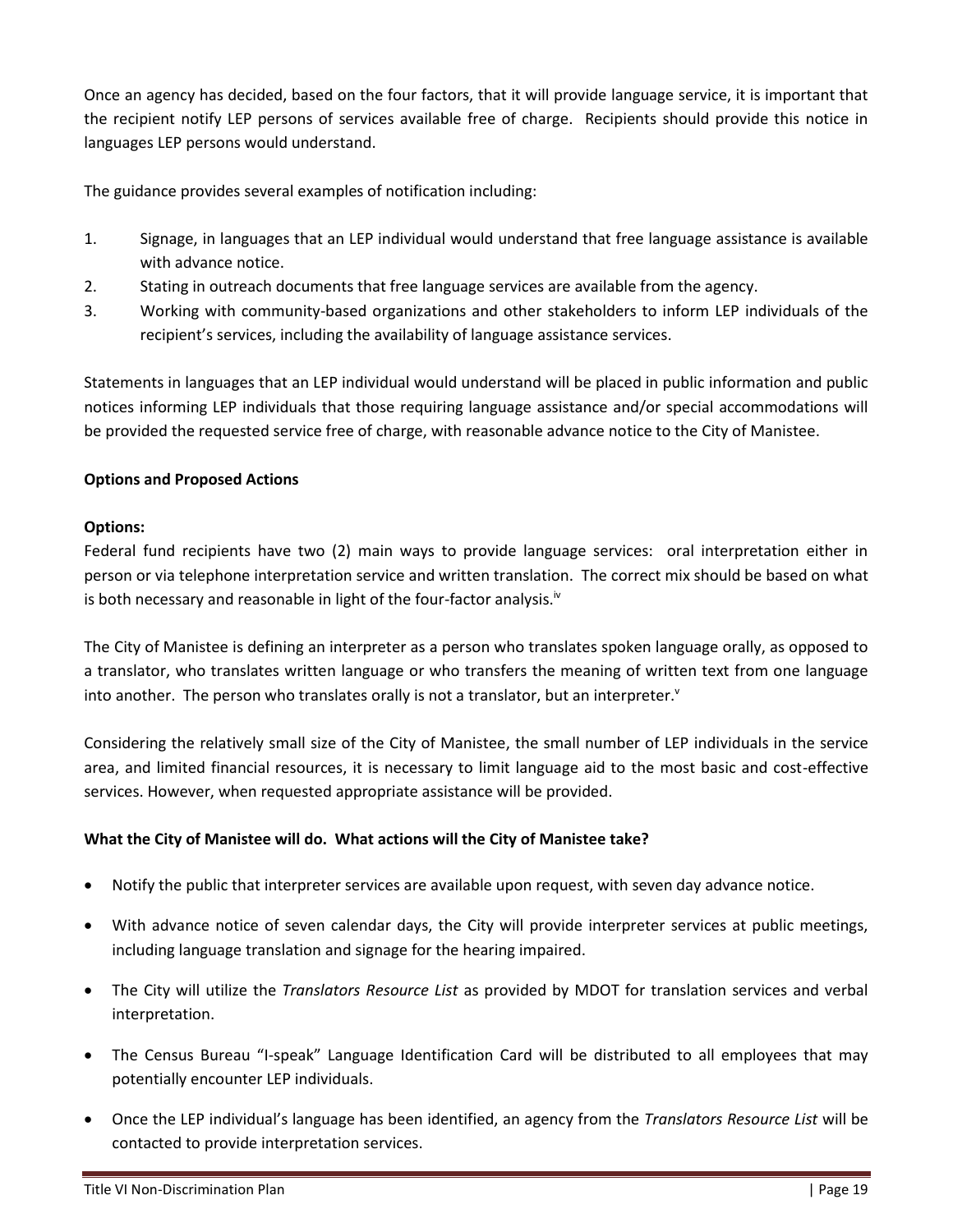- Publications of the City's complaint form will be made available online and upon request.
- In the event that a City employee encounters a LEP individual, they will follow the procedure listed below:

#### OFFICE ENCOUNTER

- 1. Provide an I-speak language identification card to determine the language spoken of the LEP individual.
- 2. Once the foreign language is determined, provide information to Title VI coordinator who will contact an interpreter from MDOT's *Translators Resource List.*
- 3. If the need is for a document to be translated, the Title VI coordinator will have the document translated and provided to the requestor as soon as possible.

#### ROAD ENCOUNTER

- 1. Road crew employee will immediately contact the Title VI coordinator for assistance, and provide an Ispeak language identification card to the LEP individual to determine the language spoken of the individual.
- 2. Once the foreign language is determined, provide information to Title VI coordinator who will contact an interpreter from MDOT's *Translators Resource List* to provide telephonic interpretation*.*
- 3. If the need is for a document to be translated, the Title VI coordinator will have the document translated and provided to the requestor as soon as possible.

#### IN WRITING

- 1. Once a letter has been received it will be immediately forwarded to the Title VI Coordinator.
- 2. The Title VI Coordinator will contact a translator from the MDOT's *Translators Resource List* to determine the specifics of the letter request information.
- 3. The Title VI Coordinator will work with the selected agency to provide the requested service to the individual in a timely manner.

#### OVER THE PHONE

- 1. If someone calls into our office speaking another language every attempt will be made to keep that individual on the line until an interpreter can be conferenced into the line and if possible determine the language spoken of the caller.
- 2. Once the language spoken by the caller has been identified, we will proceed with providing the requested assistance to the LEP individual.

#### **The City of Manistee's Staff Training**

The City of Manistee's staff will be provided training on the requirements for providing meaningful access to services for LEP persons.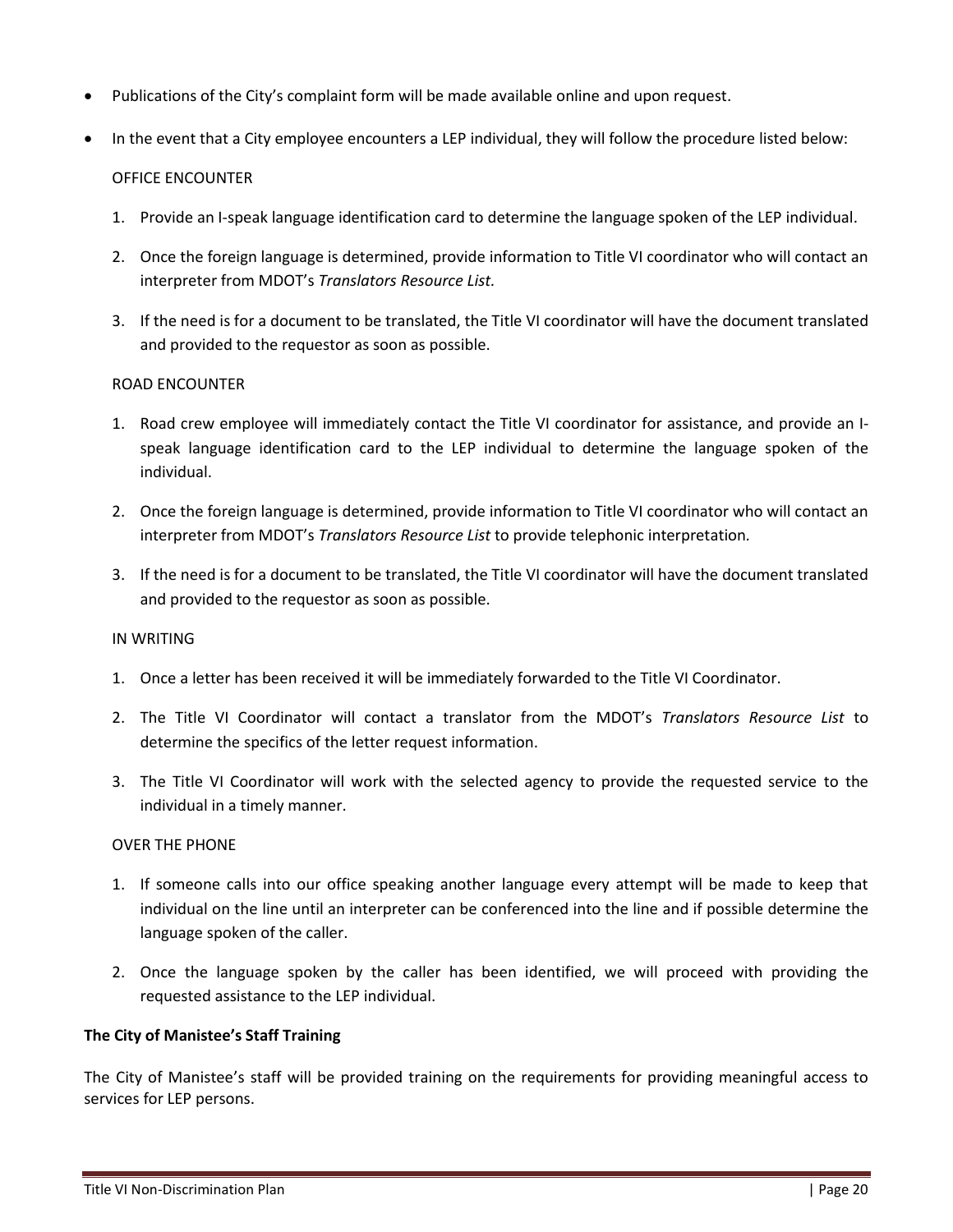### **ENVIRONMENTAL JUSTICE (EJ)**

Compliance with Title VI includes ensuring that no minority or low income population suffers "disproportionately high and adverse human health or environmental effect" due to any "programs, policies and activities" undertaken by any agency receiving federal funds. This obligation will be met by the City in the following ways:

- When planning specific programs or projects, identifying those populations that will be affected by a given program or project.
- If a disproportionate effect is anticipated, following mitigation procedures.
- If mitigation options do not sufficiently eliminate the disproportionate effect, discussing and, if necessary, implementing reasonable alternatives.

Disproportionate effects are those effects which are appreciably more severe for one group or predominantly borne by a single group. The City will use U.S. Census data to identify low income and minority populations.

Where a project impacts a small number or area of low income or minority populations, the City will document that:

- Other reasonable alternatives were evaluated and were eliminated for reasons such as the alternatives impacted a far greater number of people or did greater harm to the environment; etc.
- The project's impact is unavoidable;
- The benefits of the project far out-weigh the overall impacts; and
- Mitigation measures are being taken to reduce the harm to low income or minority populations.

If it is concluded that no minority and/or low income population groups are present in the project area, the City will document how the conclusion was reached. If it is determined that one or more of these population groups are present in the area, the City will administer potential disproportionate effects test.

The following steps will be taken to assess the impact of projects on minorities and/or low income population groups:

**STEP ONE**: Determine if a minority or low income population is present within the project area. If the conclusion is that no minority and/or low income population is present within the project area, document how the conclusion was reached. If the conclusion is that there are minority population groups and/or low income population groups present, proceed to Step Two.

**STEP TWO:** Determine whether project impacts associated with the identified low income and minority populations are disproportionately high and adverse. In doing so, refer to the list of potential impacts and questions contained in Appendix E. If it is determined that there are disproportionately high and adverse impacts to minority and low income populations, proceed to Step Three.

**STEP THREE:** Propose measures that will avoid, minimize and/or mitigate disproportionately high and disproportionate adverse impacts and provide offsetting benefits and opportunities to enhance communities, neighborhoods and individuals affected by proposed project.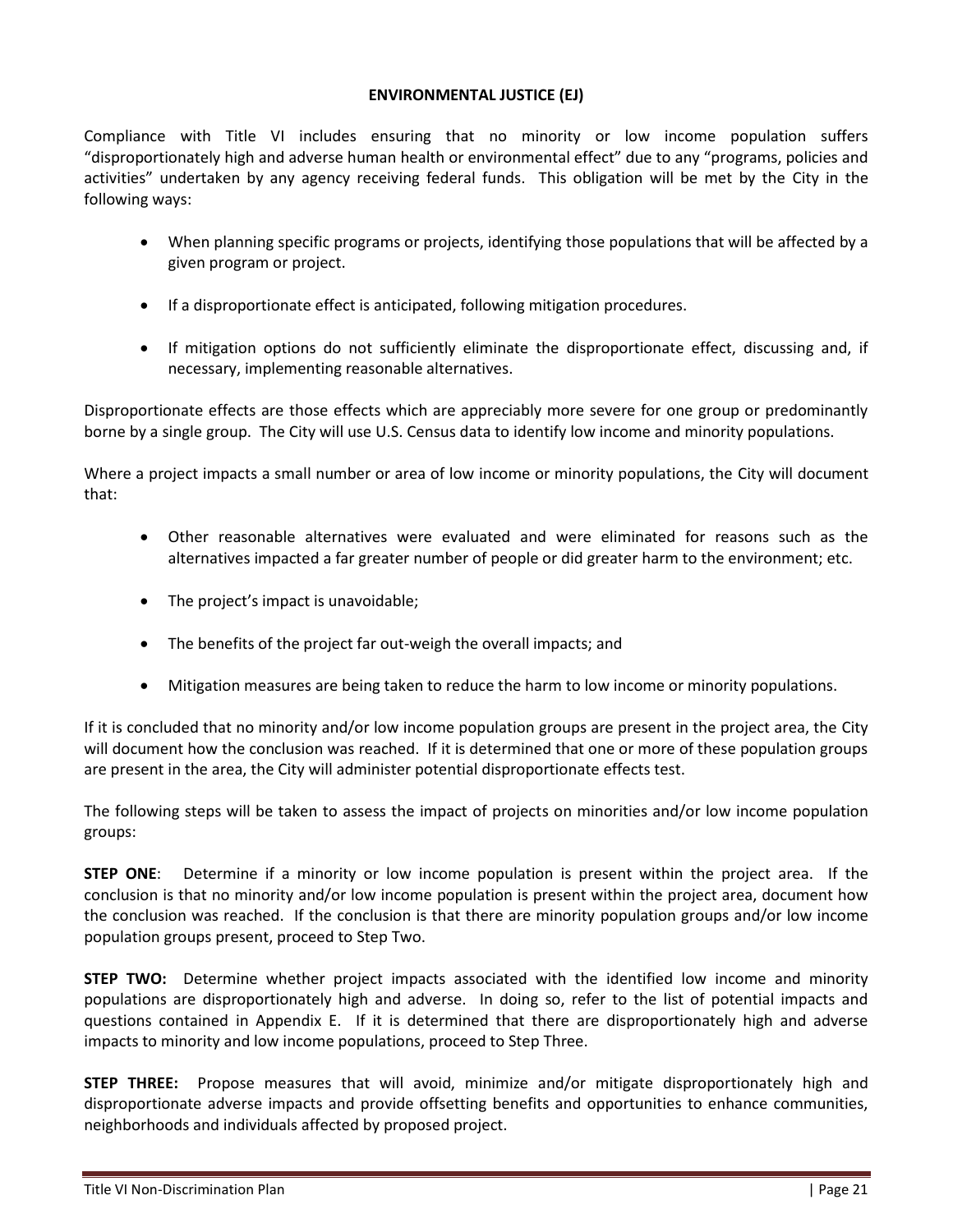**STEP FOUR:** If after mitigation, enhancements and off-setting benefits to the affected populations, there remains a high and disproportionate adverse impact to minority or low income populations, then the following questions must be considered:

Question 1: Are there further mitigation measures that could be employed to avoid or reduce the adverse effect to the minority or low income population?

Question 2: Are there other additional alternatives to the proposed action that would avoid or reduce the impacts to the low income or minority populations?

Question 3: Considering the overall public interest, is there a substantial need for the project? Question 4: Will the alternatives that would satisfy the need for the project and have less impact on protected populations (a) have other social economic or environmental impacts that are more severe than those of the proposed action (b) have increased costs of extraordinary magnitude?

**STEP FIVE:** Include all findings, determinations or demonstrations in the environmental document prepared for the project.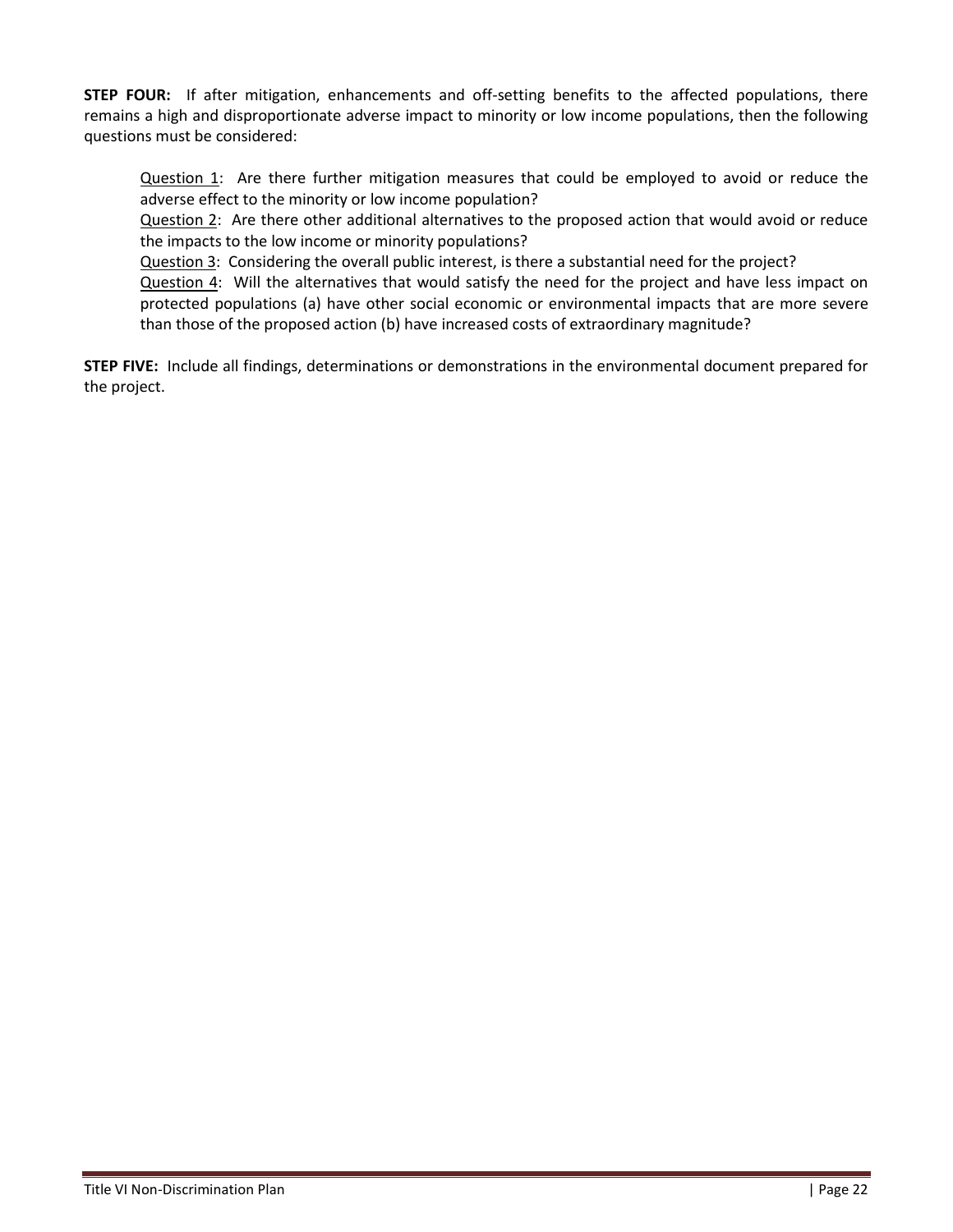## **FILING A TITLE VI COMPLAINT**

## **I. Introduction**

The Title VI complaint procedures are intended to provide aggrieved persons an avenue to raise complaints of discrimination regarding the City programs, activities, and services as required by statute.

## **II. Purpose**

The purpose of the discrimination complaint procedures is to describe the process used by the City for processing complaints of discrimination under Title VI of the Civil Rights Act of 1964 and related statutes.

#### **III. Roles and Responsibilities**

The Title VI Coordinator has overall responsibility for the discrimination complaint process and procedures. The Title VI Coordinator may, at his/her discretion assign a capable person to investigate the complaint.

The designated investigator will conduct an impartial and objective investigation, collect factual information and prepare a fact-finding report based upon information obtained from the investigation.

#### **IV. Filing a Complaint**

The complainant shall make himself/herself reasonably available to the designated investigator, to ensure completion of the investigation within the timeframes set forth.

Applicability: The complaint procedures apply to the beneficiaries of City programs, activities, and services, including but not limited to: the public, contractors, sub-contractors, consultants, and other sub-recipients of federal and state funds.

Eligibility: Any person who believes that he/she has been excluded from participation in, denied benefits or services of any program or activity administered by the City or its sub-recipients, consultants, and contractors on the basis of race, color, national origin (including Limited English Proficiency), sex, age or disability may bring forth a complaint of discrimination under Title VI.

Time Limitation on Filing Complaints: Title VI complaints may be filed with the Title VI Coordinator's office. In all situations, the employees of the City must contact the Title VI Coordinator immediately upon receipt of Title VI related complaints.

Complaints must be filed within 180 days of the alleged discrimination. If the complainant could not reasonably be expected to know that the act was discriminatory within the 180 day period, he/she will have 60 additional days after becoming aware of the illegal discrimination to file the complaint.

Complaints must be in writing, and must be signed by the complainant and/or the complainant's representative. The complaint must set forth as fully as possible the facts and circumstances surrounding the claimed discrimination. In cases where the complainant is unable or incapable of providing a written statement, the complainant will be assisted in converting the verbal complaint into a written complaint. All complaints, however, must be signed by the complainant and/or by the complainant's representative.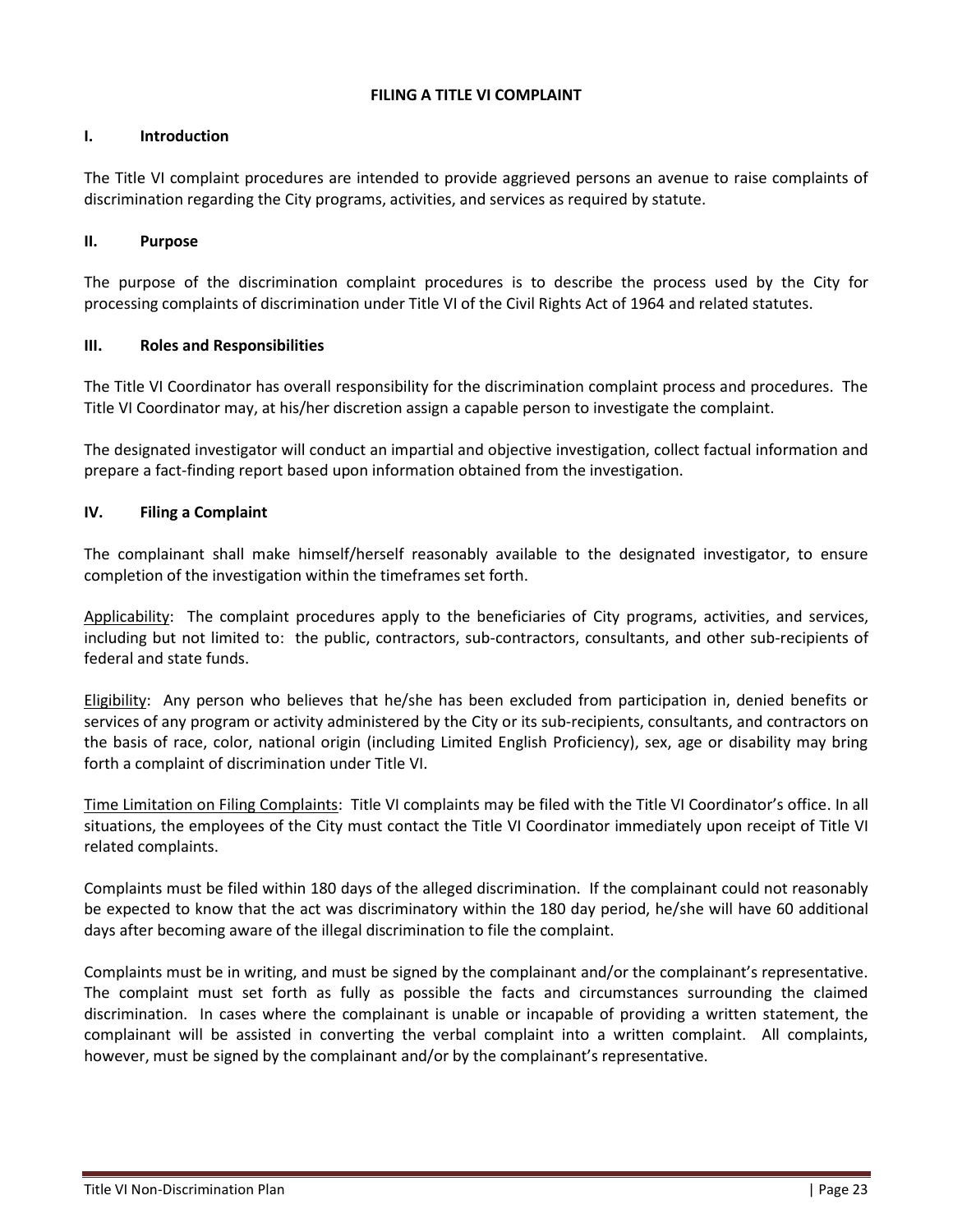Items that should not be considered a formal complaint: (unless the items contain a signed cover letter specifically alleging a violation of Title VI) include but are not limited to:

- 1. An anonymous complaint that is too vague to obtain required information
- 2. Inquiries seeking advice or information
- 3. Courtesy copies of court pleadings
- 4. Newspaper articles
- 5. Courtesy copies of internal grievances

#### **V. Investigation**

Investigation Plan: The investigator shall prepare a written plan, which includes, but is not limited to the following:

- Names of the complainant(s) and respondent(s)
- Basis for complaint
- Issues, events or circumstances that caused the person to believe that he/she has been discriminated against
- Information needed to address the issue
- Criteria, sources necessary to obtain the information
- Identification of key people
- Estimated investigation time line
- Remedy sought by the complainant(s)

#### Conducting the Investigation:

- The investigation will address only those issues relevant to the allegations in the complaint.
- Confidentiality will be maintained as much as possible.
- Interviews will be conducted to obtain facts and evidence regarding the allegations in the complaint. The investigator will ask questions to elicit information about aspects of the case.
- A chronological contact sheet is maintained in the case file throughout the investigation.
- If a Title VI complaint is received on a MDOT related contract against the City of Manistee, MDOT will be responsible for conducting the investigation of the complaint. Upon receipt of a Title VI complaint filed against the City of Manistee the complaint and any pertinent information should immediately be forwarded to the MDOT, Civil Rights Program Unit.

#### Investigation Reporting Process:

- Complaints made against a City of Manistee sub-recipient should be investigated by the City following the internal complaint process.
- Within 40 days of receiving the complaint, the investigator prepares an investigative report and submits the report and supporting documentation to the office of City Clerk, the Title VI Coordinator, for review.
- The Title VI Coordinator reviews the file and investigative report. Subsequent to the review, the Title VI Coordinator makes a determination of "probable cause" or "no probable cause" and prepares the decision letter.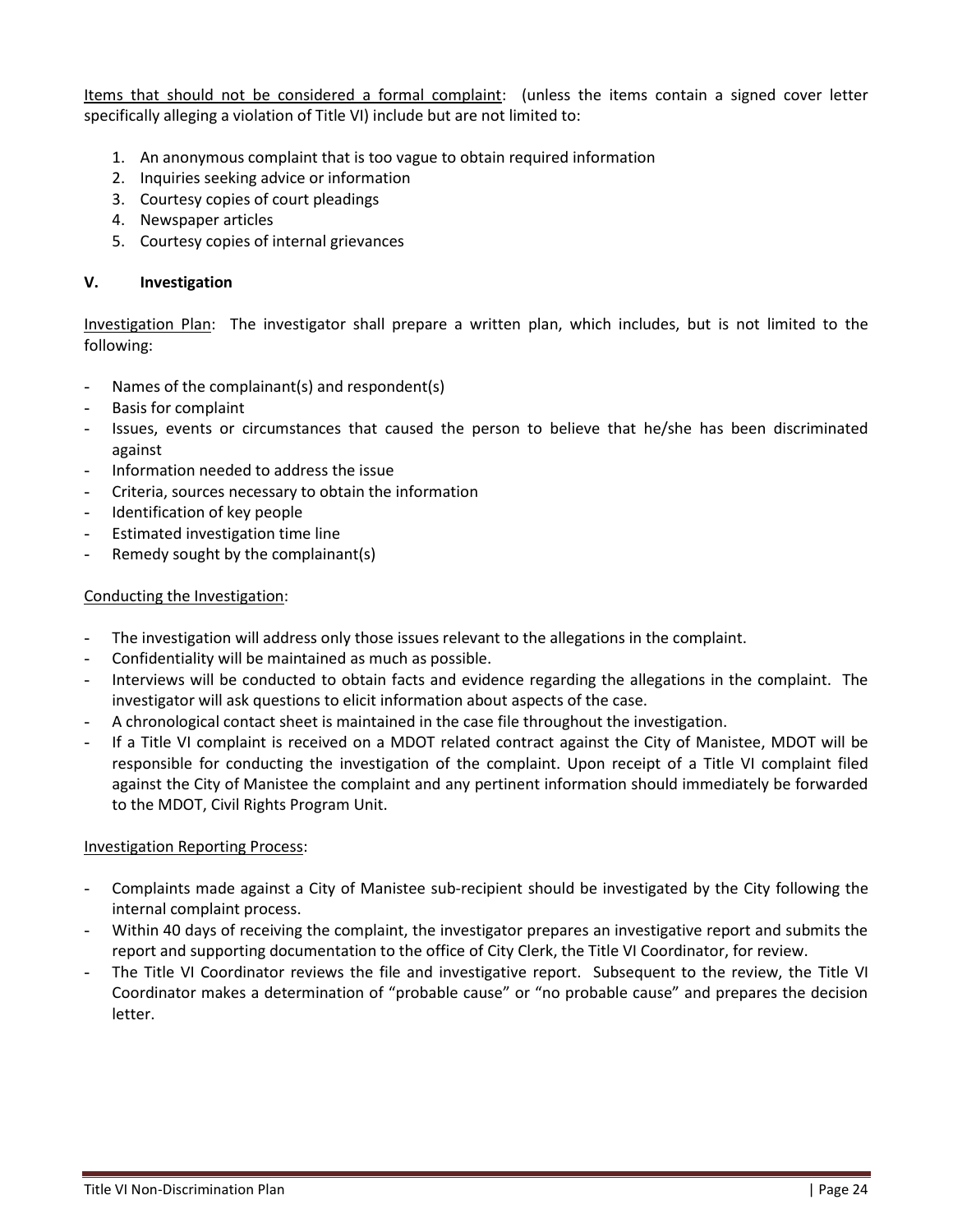# Retaliation:

The laws enforced by this City prohibit retaliation or intimidation against anyone because that individual has either taken action or participated in action to secure rights protected by these laws. If you experience retaliation or intimidation separate from the discrimination alleged in this complaint please contact:

> Heather Pefley, City Clerk City of Manistee 70 Maple Street Manistee MI 49660 Phone: (231) 398-2803 Fax: (231) 723-5410 Email: [hpefley@manisteemi.gov](mailto:mwright@manisteemi.gov)

#### **Reporting Requirements to an External Agency**

A copy of the complaint, together with a copy of the investigation report and final decision letter will be forwarded to the MDOT, Civil Rights Program Unit within 60 days of the date the complaint was received.

#### **Records**

All records and investigative working files are maintained in a confidential area. Records are kept for three years.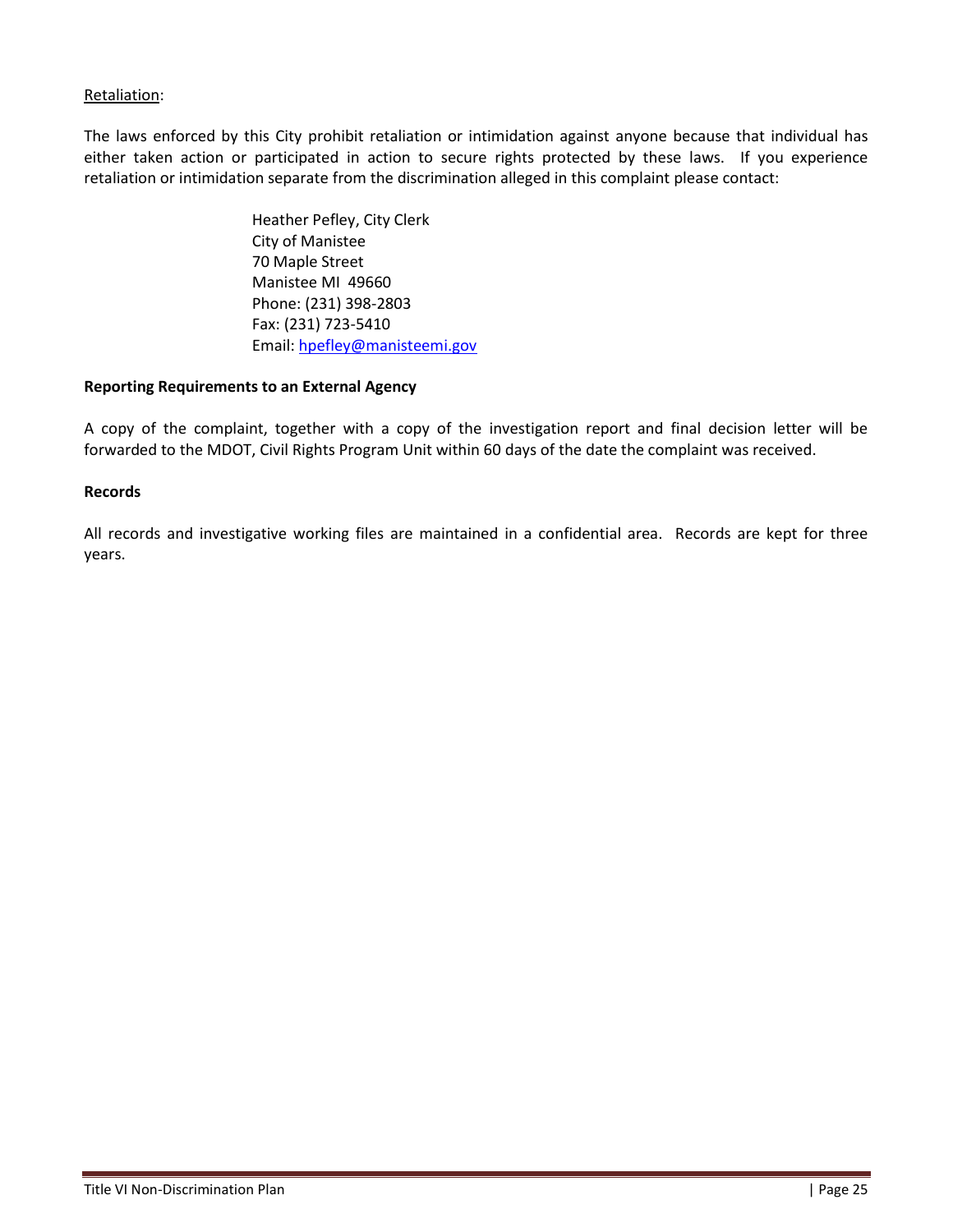## **APPENDIX A - [TO BE INSERTED IN ALL FEDERAL-AID CONTRACTS]**

During the performance of this contract, the contractor, for itself, its assignees and successors, in interest (hereinafter referred to as the "contractor") agrees, as follows:

- 1. **Compliance with Regulations**: The contractor shall comply with Regulations relative to nondiscrimination in Federally-assisted programs of the Department of Transportation, Title 49, Code of Federal Regulations, Part 21, as they may be amended from time to time (hereinafter referred to as the Regulations), which are herein incorporated by reference and made a part of this contract.
- 2. **Nondiscrimination:** The contractor, with regard to the work performed by it during the contract, shall not discriminate on the grounds of race, color, sex, or national origin in the selection, retention, and treatment of subcontractors, including procurements of materials in the discrimination prohibited by Section 21.5 of the Regulation, including employment practices when the contractor covers a program set for in Appendix B of the Regulations.
- **3. Solicitation for Subcontracts, Including Procurements of Materials and Equipment:** In all solicitations either by competitive bidding or negotiation made by the contractor for work to be performed under a subcontract, including procurements of materials or leases of equipment, each potential subcontractor or supplier shall be notified by the contractor of the contractor's obligations under the contract and the Regulations relative to nondiscrimination on the grounds of race, color, or national origin.
- 4. **Information and Reports:** The contractor shall provide all information and reports required by the Regulations, or directives issues pursuant thereto, and shall permit access to its books, records, accounts, other sources of information, and its facilities as may be determined by the State Highway Department or the Federal Highway Administration to be pertinent to ascertain compliance with such Regulations or directives. Where any information required of a contractor is in the exclusive possession of another who fails or refuses to furnish this information, the contractor shall so certify to the State Highway Department or the Federal Highway Administration, as appropriate, and shall set forth what efforts it has made to obtain the information.
- 5. **Sanctions for Noncompliance:** In the event the contractor's noncompliance with the nondiscrimination provisions of this contract, the State Highway Department shall impose such contract sanctions as it or the Federal Highway Administration may determine to be appropriate, including, but not limited to:
	- a. Withholding payments to the contractor under the contract until the contractor complies and/or
	- b. Cancellation, termination or suspension of the contract, in whole or in part.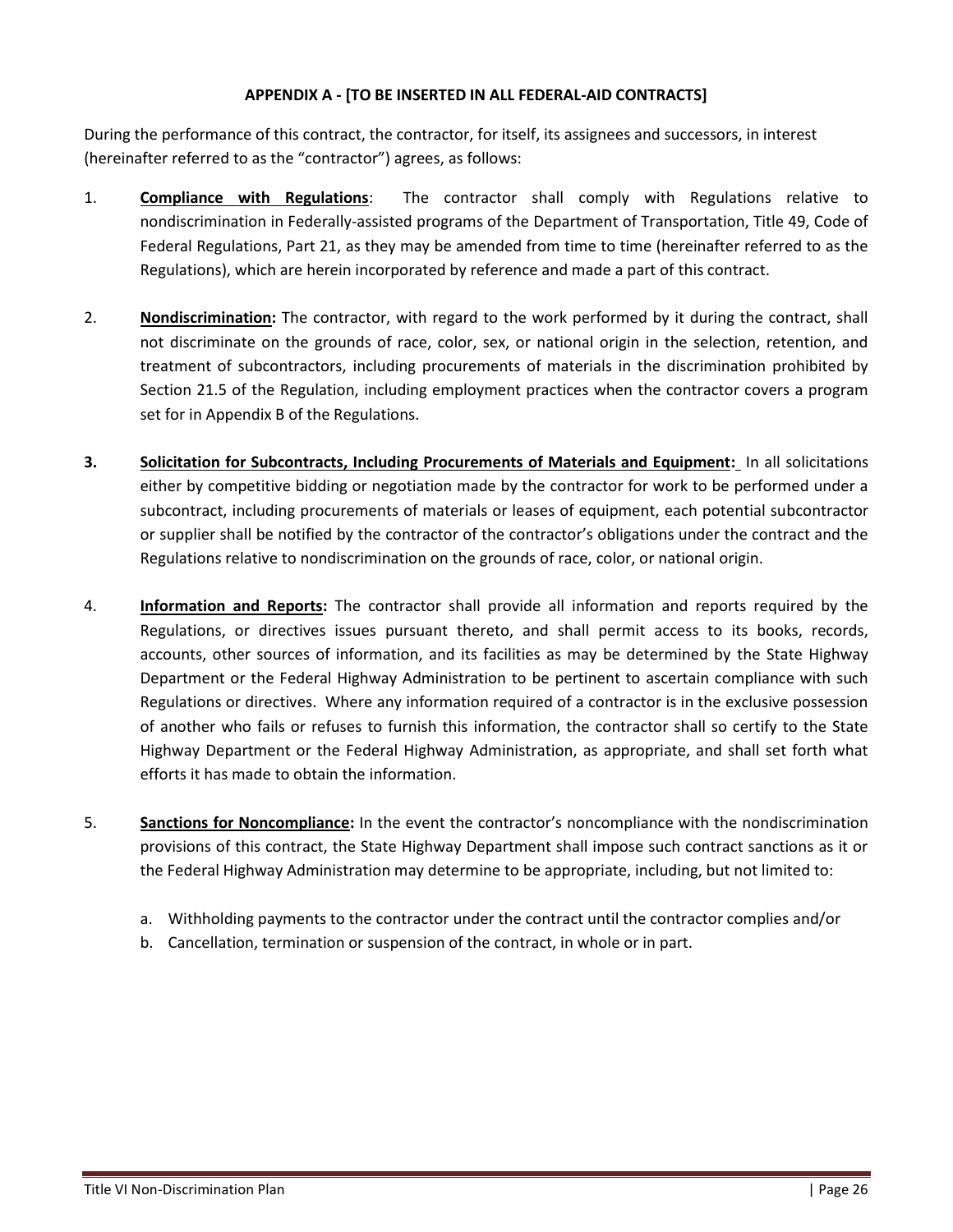6. **Incorporation of Provisions**: The contractor shall include provisions of paragraphs (1) through (6) in every subcontract, including procurement of material and leases of equipment, unless exempt by the Regulations, or directives issued pursuant thereto. The contractor shall take such action with respect to any subcontract or procurement as the State Highway Department or the Federal Highway Administration may direct as a means of enforcing such provisions including sanctions for noncompliance: provided, however, that, in the event a contractor becomes involved in, or is threatened with, litigation with a subcontractor or supplier as a result of such direction, the contractor may request the State Highway Department to enter into such litigation to protect the interests of the State, and, in addition, the contractor may request the United States to enter into such litigation to protect the interests of the United States.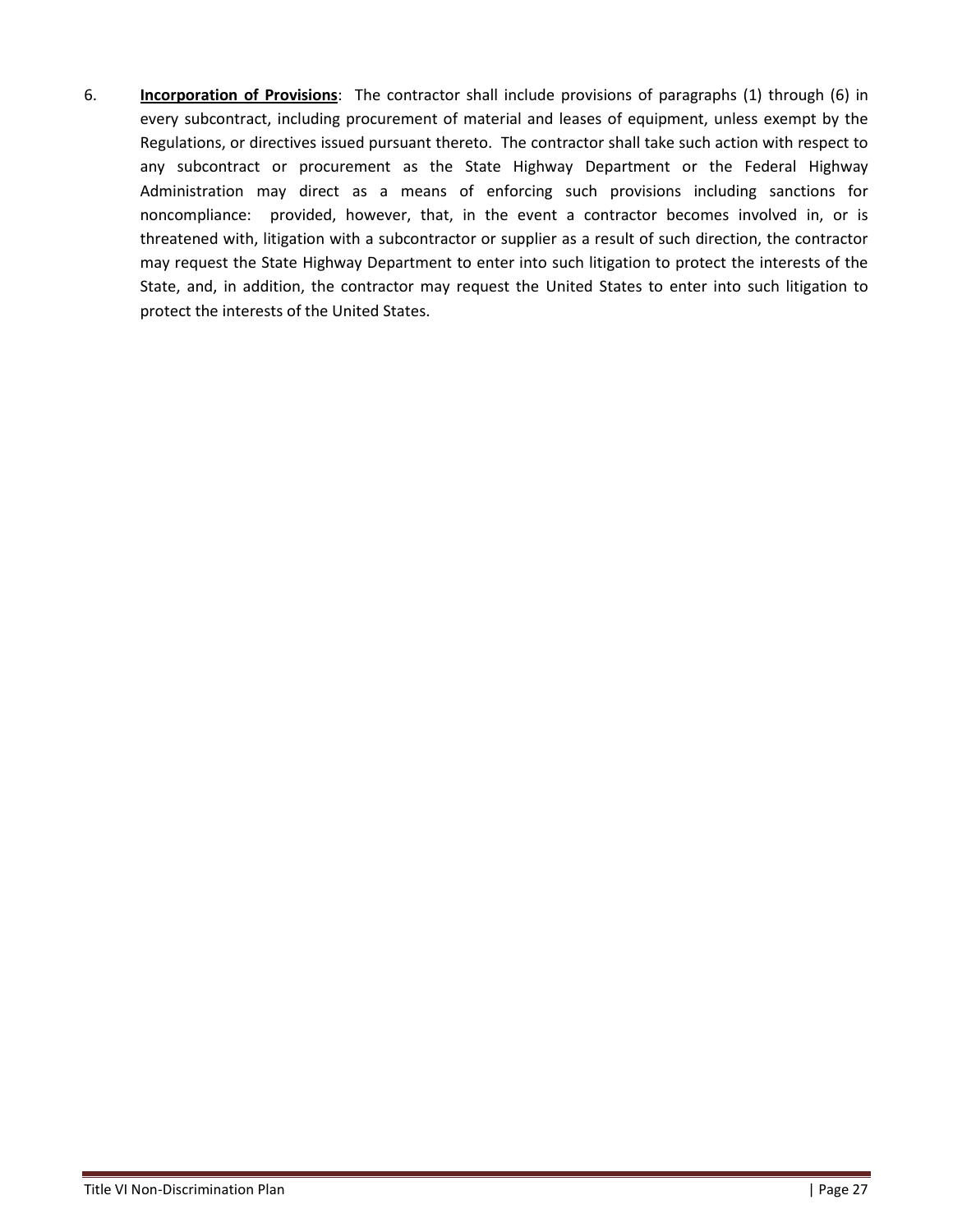#### **APPENDIX B - TRANSFER OF PROPERTY**

The following clauses shall be included in any and all deeds effecting or recording the transfer of real property, structures or improvements thereon, or interest therein from the United States.

#### (GRANTING CLAUSE)

NOW THEREFORE, the Department of Transportation, as authorized by law, and upon the condition that the State of Michigan, will accept title to the lands and maintain the project constructed thereon, in accordance with Title 23, United States Code, the Regulations for the Administration of the Department of Transportation and, also in accordance with and in compliance with all requirements imposed by or pursuant to Title 49, Code of Federal Regulations, Department of Transportation, Subtitle A, Office of the Secretary, Part 21, Nondiscrimination in Federally-assisted programs of the Department of Transportation (hereinafter referred to as the Regulations) pertaining to and effectuating the provisions of Title VI of the Civil Rights Act of 1964 (78 Stat. 252; 42 U.S.C. 2000d to 2000d-4) does hereby remise, release, quitclaim and convey unto the State of Michigan all the right, title and interest of the Department of Transportation in and to said lands described Exhibit "A" attached hereto and made a part hereof.

#### (HABENDUM CLAUSE)\*

TO HAVE AND TO HOLD said lands and interests therein unto the State of Michigan, and its successors forever, subject, however, the covenant, conditions, restrictions and reservations herein contained as follows, which will remain in effect for the period during which the real property or structures are used for a purpose for which Federal financial assistance is extended or for another purpose involving the provision of similar services or benefits and shall be binding on the State of Michigan, its successors and assigns.

The State of Michigan, in consideration of the conveyance of said lands and interests in lands, does hereby covenant and agree as a covenant running with the land for itself, its successors and assigns, that (1) no person shall on the grounds of race, color, national origin, be excluded from participation in, be denied the benefits of, or be otherwise subjected to discrimination with regard to any facility located wholly or in part, on, over, or under such lands hereby conveyed (,) (and)\*(2) that the State of Michigan shall use the lands and interests in lands so conveyed, in compliance with all requirements imposed by or pursuant to Title 49, Code of Federal Regulations, Department of Transportation, Subtitle A, Office of the Secretary, Part 21, Nondiscrimination in Federally-assisted programs of the Department of Transportation – Effectuation of Title VI of the Civil Rights Act of 1964, and as said Regulations may be amended (,) and (3) that in the event of breach of any of the abovementioned nondiscrimination conditions, the Department shall have a right to re-enter said lands and facilities on said land, and the above described land and facilities shall thereon revert to and vest in and become the absolute property of the Department of Transportation and its assigns as such interest existed prior to this deed.

\*Reverter clause and related language to be used only when it is determined that such a clause is necessary in order to effectuate the purpose of Title VI of the Civil Rights Act of 1964.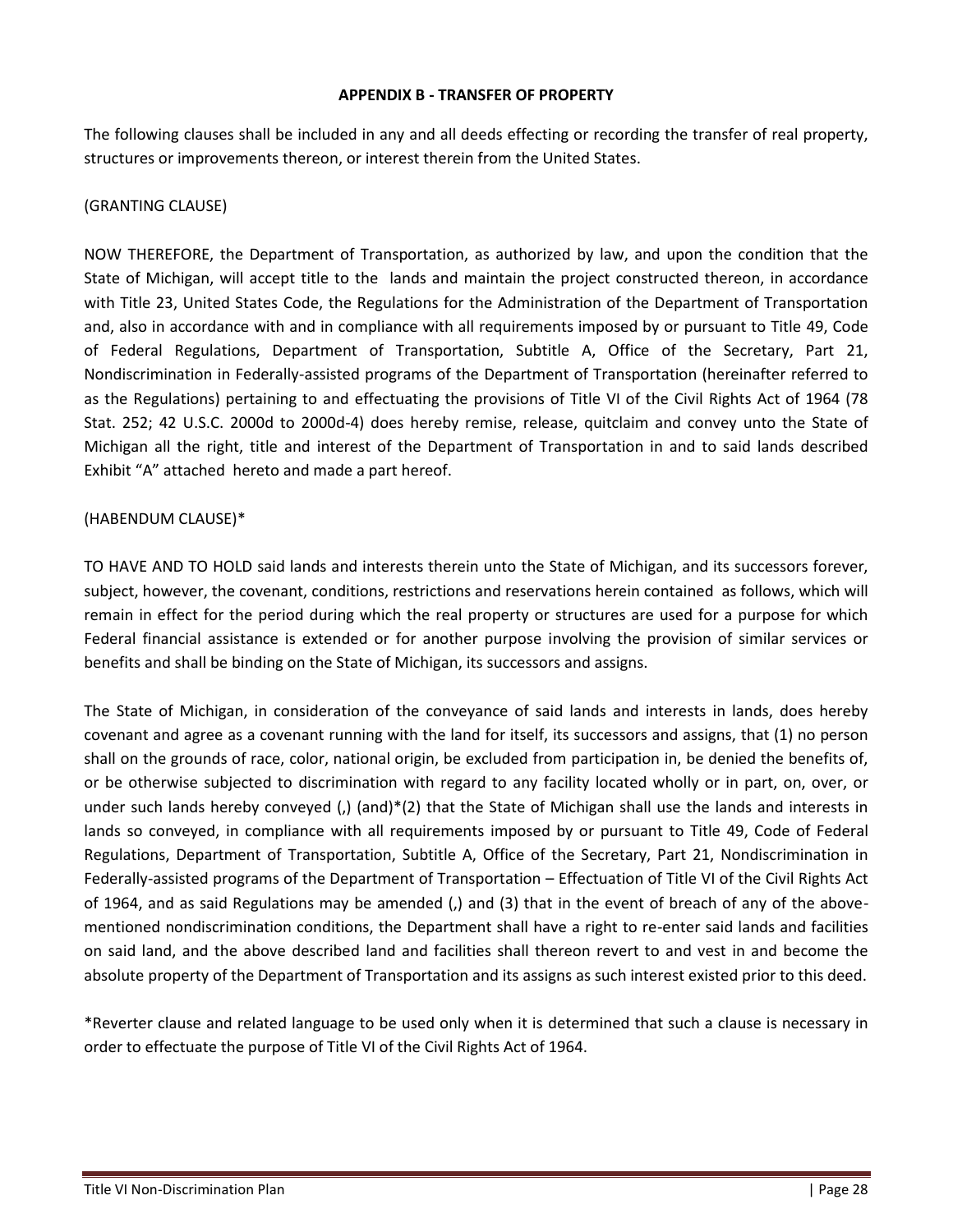#### **APPENDIX C - PERMITS, LEASES AND LICENSES**

The following clauses shall be included in all deeds, licenses, leases, permits, or similar instruments entered into by the Michigan Department of Transportation, pursuant to the provisions of Assurance 7(a).

The grantee, licensee, lessee, permittee, etc., (as appropriate) for himself, his heirs, personal representative, successors in interest, and assigns, as a part of the consideration hereof, does hereby covenant and agree (in the case of deeds and leases, add, "as a covenant running with the land") that in the event facilities are constructed, maintained, or otherwise operated on the said property described in this (deed, license, lease, permit, etc.) for a purpose for which a Department of Transportation program or activity is extended or for another purpose involving the provision of similar services or benefits, the (grantee, licensee, lessee, permittee, etc.) shall remain and operate such facilities and services in compliance with all other requirements imposed pursuant to Title 49, Code of Federal Regulations, Department of Transportation, Subtitle A, Office of the Secretary, Part 21, Nondiscrimination in Federally-assisted programs of the Department of Transportation – Effectuation of Title VI of the Civil Rights Act of 1964, and as said Regulations may be amended.

(Include in licenses, leases, permits, etc.)\*

That in the event of breach of any of the above nondiscrimination covenants, the Michigan Department of Transportation shall have the right to terminate the license, lease, permit, etc., and to re-enter and repossess said land and the facilities thereon, and hold the same as if said license, lease, permit, etc., had never been made or issued.

#### (Include in deeds)\*

That in the event of breach of any of the above nondiscrimination covenants, the Michigan Department of Transportation shall have the right to re-enter lands and facilities hereon, and the above described lands and facilities shall thereupon revert to and vest in and become the absolute property of the State of Michigan Department of Transportation and its assigns.

\*Reverter clause and related language to be used only when it is determined that such a clause is necessary in order to effectuate the purpose of the Title VI of the Civil Rights Act of 1964 and the Civil Rights Act of 1987.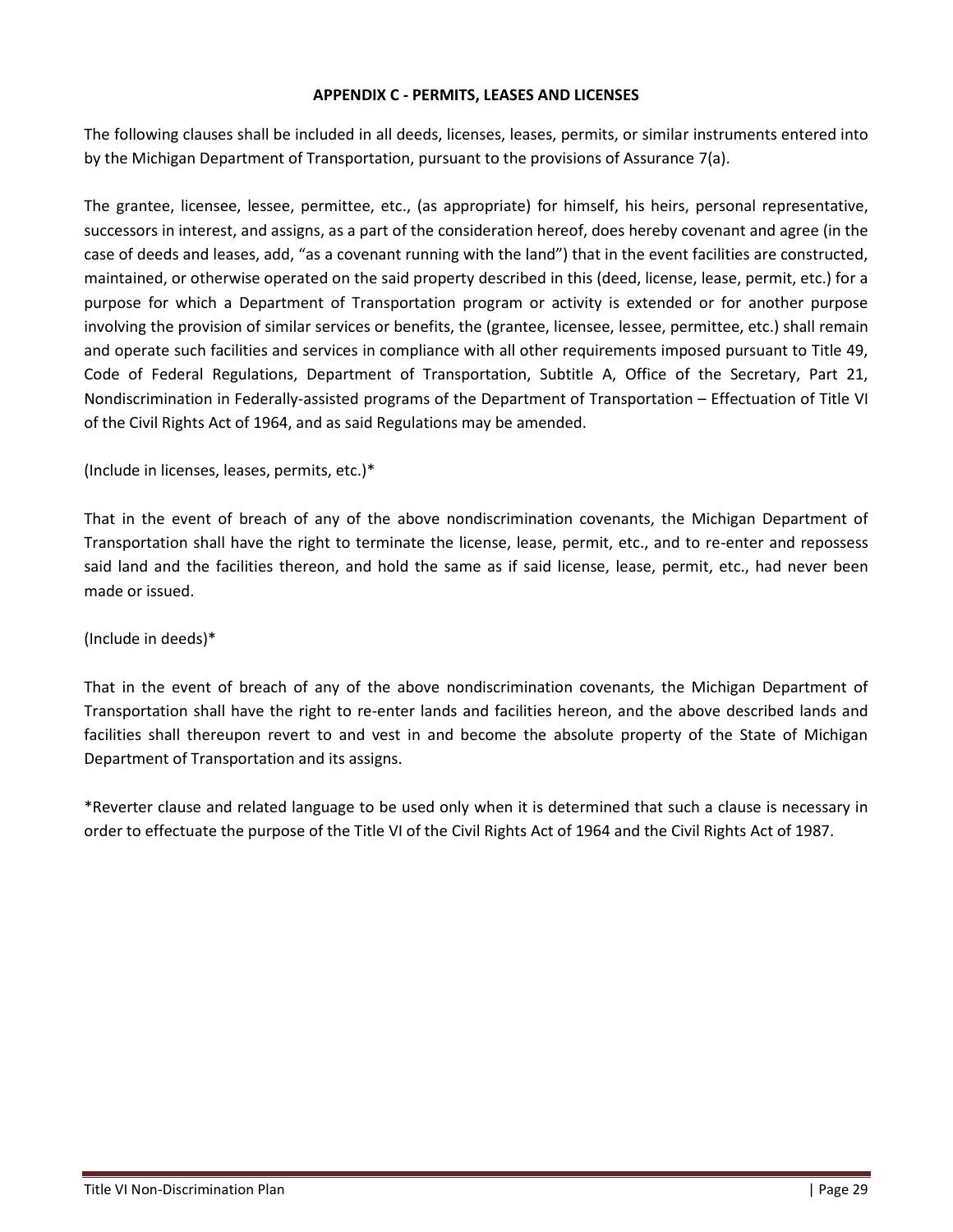#### **APPENDIX D - TITLE VI COMPLAINT FORM**

## **CITY OF MANISTEE TITLE VI COMPLAINT FORM**

Title VI of the Civil Rights Act of 1964 states that "No person in the United States shall on the grounds of race, color, or national origin, be excluded from participation in, be denied the benefit of, or otherwise be subjected to discrimination in any program, service, or activity receiving federal assistance."

This form may be used to file a complaint with the City of Manistee based on violations of Title VI of the Civil Rights Act of 1964. You are not required to use this form; a letter that provides the same information may be submitted to file your complaint. **Complaints should be filed within 180 days of the alleged discrimination. If you could not reasonably be expected to know the act was discriminatory within 180 day period, you have 60 days after you became aware to file your complaint.**

*If you need assistance completing this form, please contact the Heather Pefley by phone at (231) 398-2803 or via e-mail at [hpefley@manisteemi.gov](mailto:mwright@manisteemi.gov) .*

| Individual(s) discriminated against, if different than above (use additional pages, if needed).      |  |  |  |  |  |
|------------------------------------------------------------------------------------------------------|--|--|--|--|--|
|                                                                                                      |  |  |  |  |  |
|                                                                                                      |  |  |  |  |  |
|                                                                                                      |  |  |  |  |  |
|                                                                                                      |  |  |  |  |  |
| Please explain your relationship with the individual(s) indicated above: ___________________________ |  |  |  |  |  |
| Name of agency and department or program that discriminated:                                         |  |  |  |  |  |
|                                                                                                      |  |  |  |  |  |
|                                                                                                      |  |  |  |  |  |
|                                                                                                      |  |  |  |  |  |
|                                                                                                      |  |  |  |  |  |
| Date(s) of alleged discrimination:                                                                   |  |  |  |  |  |
|                                                                                                      |  |  |  |  |  |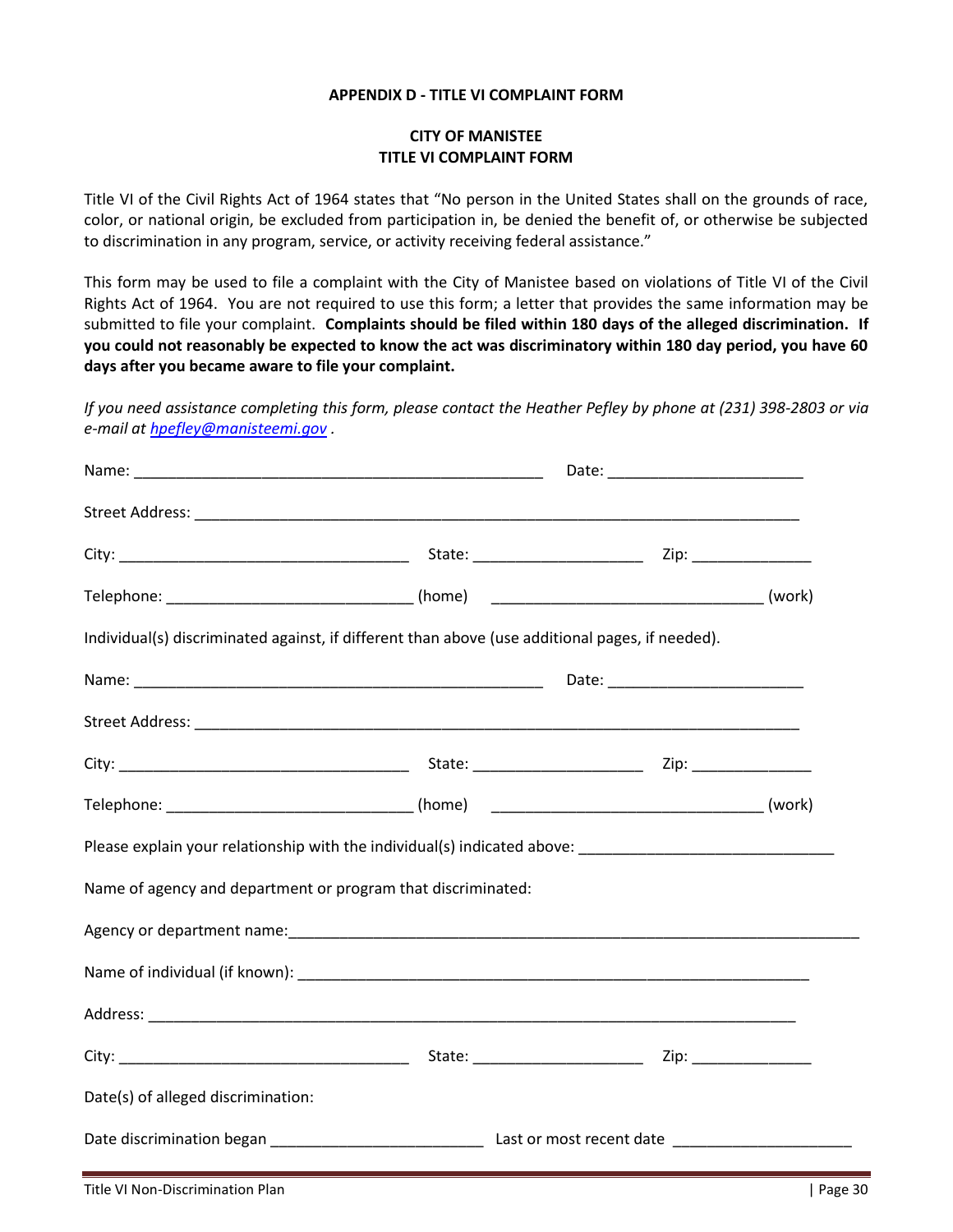#### **ALLEGED DISCRIMINATION:**

If your complaint is in regard to discrimination in the delivery of services or discrimination that involved the treatment of you by others by the agency or department indicated above, please indicate below the basis on which you believe these discriminatory actions were taken.

| Race       | Religion               |
|------------|------------------------|
| Color      | <b>National Origin</b> |
| Age        | Sex                    |
| Disability | Income                 |

Explain: Please explain as clearly as possible what happened. Provide the name(s) of witness(es) and others involved in the alleged discrimination. (Attach additional sheets, if necessary, and provide a copy of written material pertaining to your case).

\_\_\_\_\_\_\_\_\_\_\_\_\_\_\_\_\_\_\_\_\_\_\_\_\_\_\_\_\_\_\_\_\_\_\_\_\_\_\_\_\_\_\_\_\_\_\_\_\_\_\_\_\_\_\_\_\_\_\_\_\_\_\_\_\_\_\_\_\_\_\_\_\_\_\_\_\_\_\_\_\_\_\_\_ \_\_\_\_\_\_\_\_\_\_\_\_\_\_\_\_\_\_\_\_\_\_\_\_\_\_\_\_\_\_\_\_\_\_\_\_\_\_\_\_\_\_\_\_\_\_\_\_\_\_\_\_\_\_\_\_\_\_\_\_\_\_\_\_\_\_\_\_\_\_\_\_\_\_\_\_\_\_\_\_\_\_\_\_ \_\_\_\_\_\_\_\_\_\_\_\_\_\_\_\_\_\_\_\_\_\_\_\_\_\_\_\_\_\_\_\_\_\_\_\_\_\_\_\_\_\_\_\_\_\_\_\_\_\_\_\_\_\_\_\_\_\_\_\_\_\_\_\_\_\_\_\_\_\_\_\_\_\_\_\_\_\_\_\_\_\_\_\_ \_\_\_\_\_\_\_\_\_\_\_\_\_\_\_\_\_\_\_\_\_\_\_\_\_\_\_\_\_\_\_\_\_\_\_\_\_\_\_\_\_\_\_\_\_\_\_\_\_\_\_\_\_\_\_\_\_\_\_\_\_\_\_\_\_\_\_\_\_\_\_\_\_\_\_\_\_\_\_\_\_\_\_\_ \_\_\_\_\_\_\_\_\_\_\_\_\_\_\_\_\_\_\_\_\_\_\_\_\_\_\_\_\_\_\_\_\_\_\_\_\_\_\_\_\_\_\_\_\_\_\_\_\_\_\_\_\_\_\_\_\_\_\_\_\_\_\_\_\_\_\_\_\_\_\_\_\_\_\_\_\_\_\_\_\_\_\_\_ Signature: \_\_\_\_\_\_\_\_\_\_\_\_\_\_\_\_\_\_\_\_\_\_\_\_\_\_\_\_\_\_\_\_\_\_\_\_\_\_\_\_\_\_ Date: \_\_\_\_\_\_\_\_\_\_\_\_\_\_\_\_\_\_\_\_\_\_\_\_\_\_\_\_

\_\_\_\_\_\_\_\_\_\_\_\_\_\_\_\_\_\_\_\_\_\_\_\_\_\_\_\_\_\_\_\_\_\_\_\_\_\_\_\_\_\_\_\_\_\_\_\_\_\_\_\_\_\_\_\_\_\_\_\_\_\_\_\_\_\_\_\_\_\_\_\_\_\_\_\_\_\_\_\_\_\_\_\_

\_\_\_\_\_\_\_\_\_\_\_\_\_\_\_\_\_\_\_\_\_\_\_\_\_\_\_\_\_\_\_\_\_\_\_\_\_\_\_\_\_\_\_\_\_\_\_\_\_\_\_\_\_\_\_\_\_\_\_\_\_\_\_\_\_\_\_\_\_\_\_\_\_\_\_\_\_\_\_\_\_\_\_\_

**Please return completed form to**: Heather Pefley, City Clerk, 70 Maple Street, Manistee, MI 49660; Phone: (231) 398-2803; Fax (231) 723-5410; E-Mail: [hpefley@manisteemi.gov.](mailto:mwright@manisteemi.gov)

**Note**: *The City of Manistee prohibits retaliation or intimidation against anyone because that individual has either taken action or participated in action to secure rights protected by policies of the City. Please inform the person listed above if you feel you were intimidated or experience perceived retaliation in relation to filing this complaint.*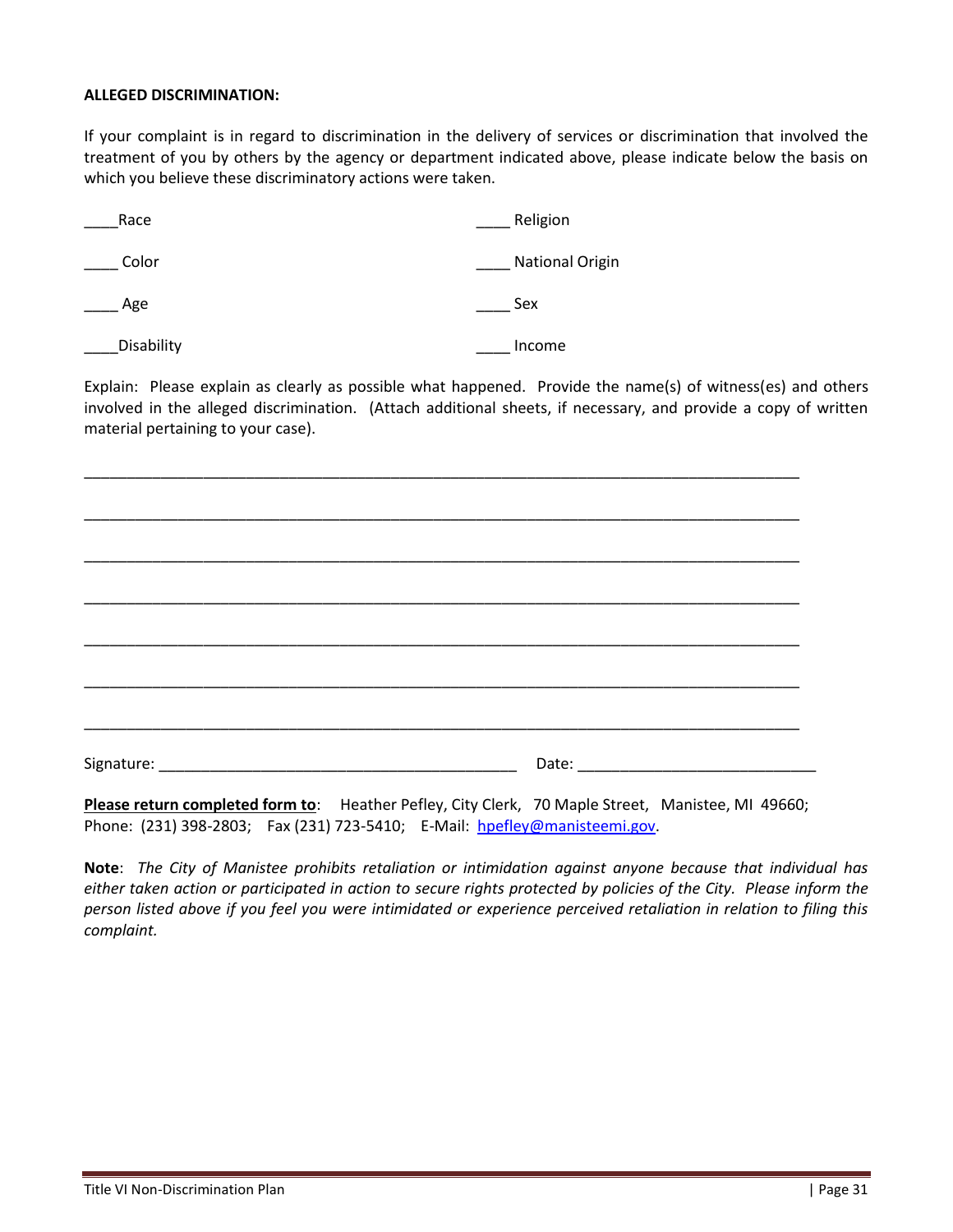### **APPENDIX E - DETERMINE/DISTINGUISH SIGNIFICANT/NON-SIGNIFICANT EFFECTS**

"Significant" requires considerations of both context and intensity:

- (a) *Context*. This means that the significance of an action must be analyzed in several contexts such as society as a whole (human, nation), the affected region, the affected interests, and the locality. Significance varies with the setting of the proposed action. For instance, in the case of a site-specific action, significance would usually depend upon the effects in the local area rather than in the world as a whole. Both short-and long-term effects are relevant.
- (b) *Intensity*. This refers to the severity of impact. Responsible officials must bear in mind that more than one agency may make decisions about partial aspects of a major action. The following should be considered in evaluating intensity:
	- (1) Impacts that may be both beneficial and adverse. A significant effect may exist even if, on balance, the effect would be beneficial.

"Non-significant effect" means no substantial change to an environmental component and this no material bearing on the decision-making process.

Scientific, technical, institutional, the public's value, and the local economic conditions influence the meaning of significant effect.

If an alternative would provide a beneficial effect, then the alternative would cause no significant adverse effect. If an alternative would provide an adverse effect, the effect might be significant or the effect might be nonsignificant.

Determinations of "significant" and "non-significant" effects will be made by the City Clerk.